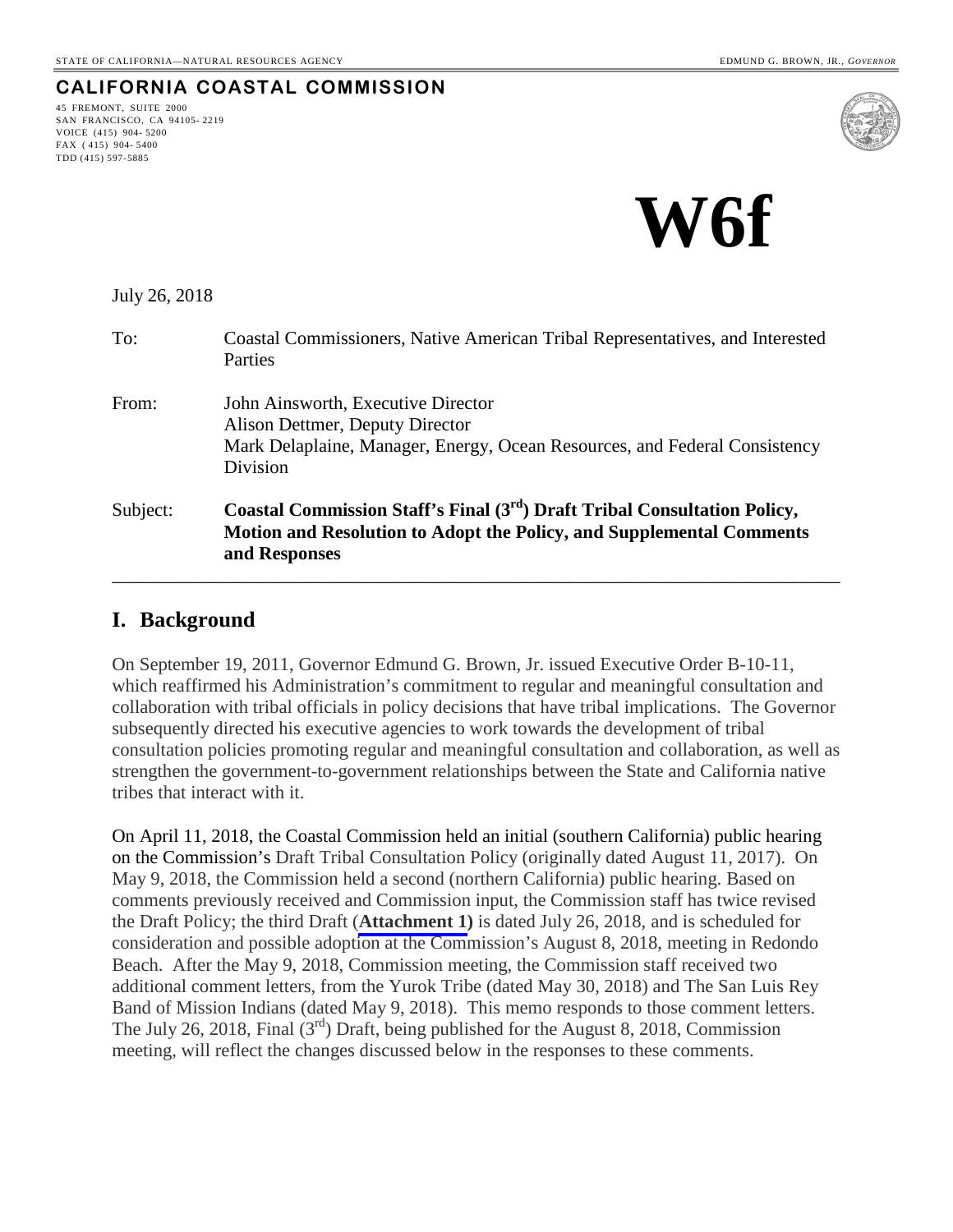Similar to the second Draft, this third Draft is being shown in "tracked changes" mode (i.e., with new language underlined, and deleted language shown in strikeout text). (For this third Draft, only the changes made after the second draft was published are shown in tracked changes mode.)

# **II. Motion and Resolution**

# **Motion**

*I move that the Commission adopt the Tribal Consultation Policy pursuant to the staff recommendation.*

Staff recommends a YES vote on the foregoing motion. Passage of this motion will result in the Commission's adoption of the Tribal Consultation Policy.

# **Resolution**

*The Commission hereby adopts the Tribal Consultation Policy.*

# **III. Comments and Responses**

## **Previously received, and responded to, drafts, written comments, and responses.**

The initial and second drafts, written comments received, and previous staff responses to comments can be found in the reports posted for the April 11, 2018, and May 9, 2018, meetings, and are included in the documents shown at this link: **<https://www.coastal.ca.gov/env-justice/tribal-consultation/>**.

**Summary of Recent (i.e., post-May 9, 2018) Comments and Responses** (These comment letters are attached (**[Attachment 2](#page-27-0)**)

# **A. Yurok Tribe, Frankie Myers, Tribal Heritage Preservation Officer, letter dated May 30, 2018.**

# **Comment**

The Yurok Tribe was generally supportive of the Commission's Draft Policy and the changes made to date in the revised Drafts.

# **Response**

No response needed.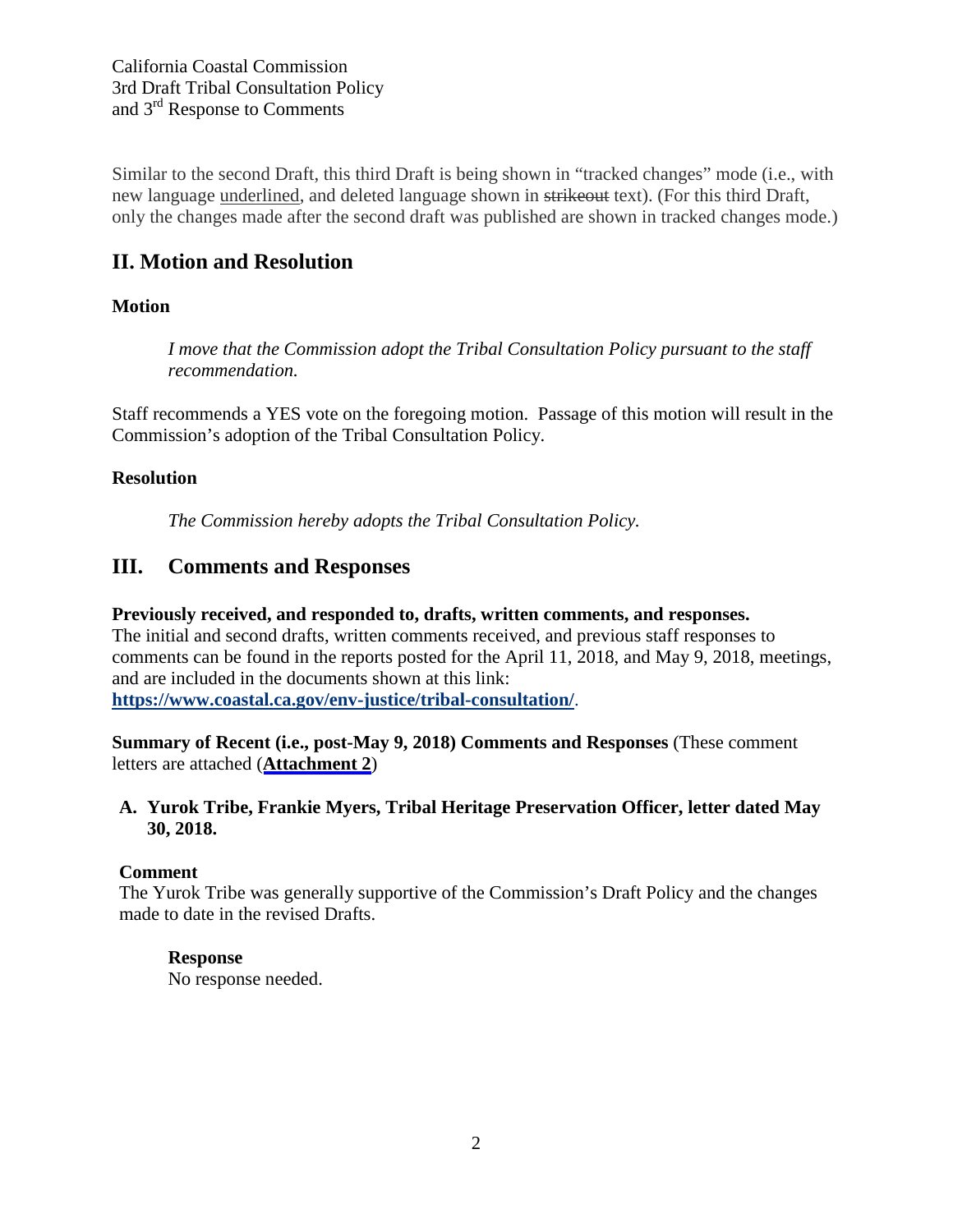## **B. San Luis Rey Band of Mission Indians, Merri Lopez-Keifer, Chief Legal Counsel, letter dated May 9, 2018**.

#### **Comment 1**

The San Luis Rey Band recommends adding three discussions to the Background section:

- (1) A more substantive explanation/history as to why SB18, the Governor's Executive Order B-10-11, and AB 52, were promulgated.
- (2) A discussion of the Commission's past role in outreach (including discussing what lack of protection of coastal resources may have occurred as a result of the Commission not having a Tribal Consultation Policy); and
- (3) A declaration of intent and a plan to move forward in developing respectful relationships/partnerships with Tribes.

#### **Response 1**

We do not agree that additional discussion in the document is needed to redress past grievances and policies. While we agree they occurred, they have been sufficiently referenced in the Draft Policies published to date, and are, in fact, the reason the Commission intends to adopt the Tribal Consultation Policy. We are not, therefore, proposing additional changes at this time.

#### **Comment 2**

The San Luis Rey Band recommends avoidance of the use of the term "State recognized," noting that there is no formal process in California by which the state has recognized Tribes, and recommends using the terms "federally-recognized" and "non-federally recognized" to distinguish the two categories.

#### **Response 2**

We agree that there is no official State process in California for formally recognizing Tribes. As recommended by the commenter, the phrase "State-recognized" in the first paragraph of the Background is being replaced with "non-federally recognized."

#### **Comment 3**

The San Luis Rey Band requests an explanation of the distinction between "archaeological" and "tribal cultural" resources and requests adding the term "tribal cultural resources" to the list of Coastal Act resources in the third to last paragraph of the Background section of the document.

#### **Response 3**

Unlike cities and counties, the Coastal Commission does not have general police powers that allow it to regulate and address any issue affecting the public welfare. Rather, its authority is defined by the Coastal Act, which specifies the types of activities that the agency may regulate and the types of coastal resources that the agency is required to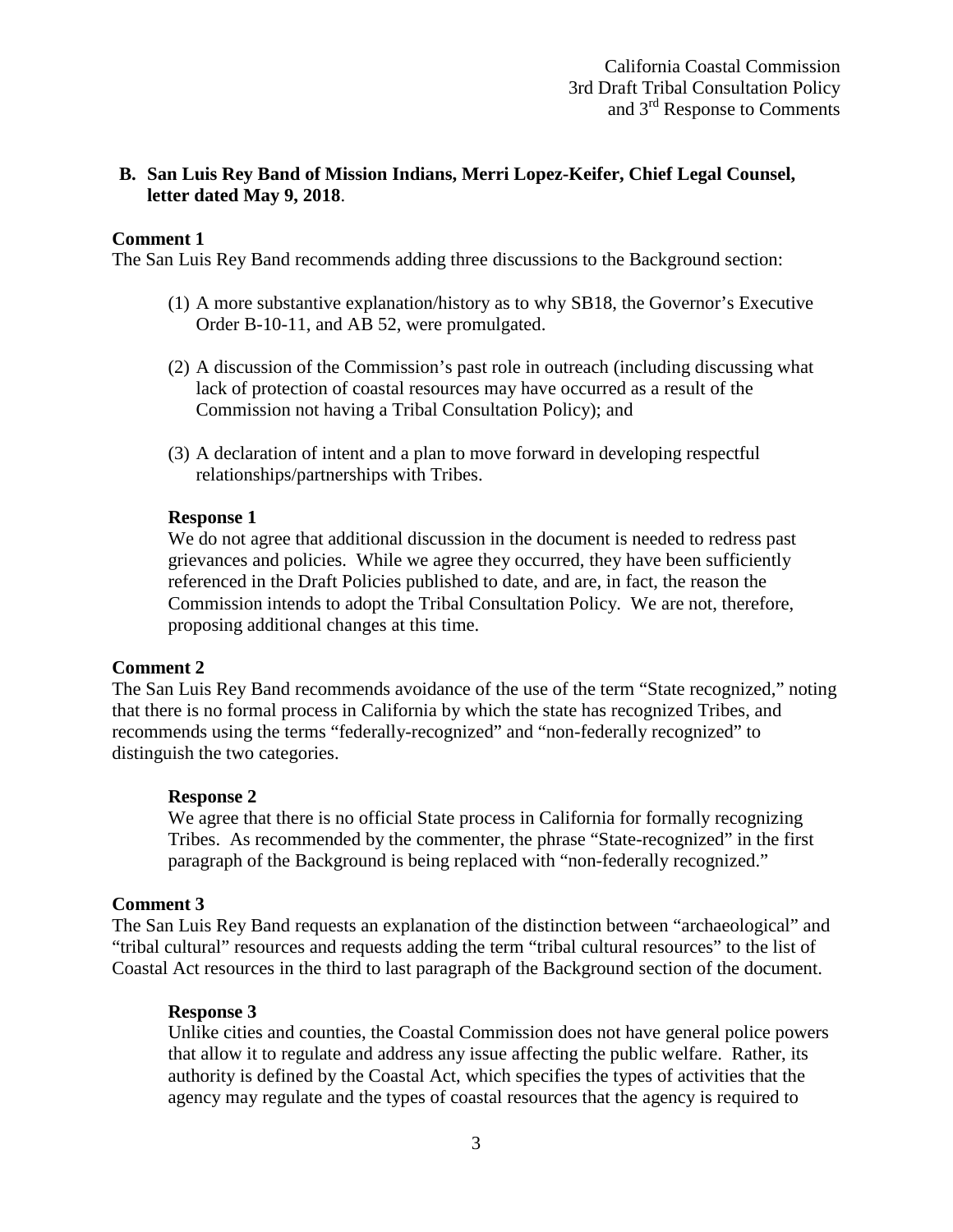protect. These are found in Chapter 3 of the Coastal Act (Public Resources Code §§30200 – 30265.5). Under these provisions, the Commission has the authority and duty to regulate development in a manner that protects and/or mitigates impacts to specific resources, including archaeological and paleontological resources (§30244), natural landforms (§§ 30235, 30251, 30253), water quality and biological resources (§§30230, 30231, 30233, 30240), and public access (§§ 30210-30214). When acting on coastal development permits, the Commission may also consider environmental justice, or the equitable distribution of environmental benefits throughout the state (§ 30604(h)).

Although AB 52 and the California Environmental Quality Act ("CEQA") require lead agencies to analyze and address impacts to Tribal Cultural Resources when approving projects, CEQA does not expand the Commission's authority by allowing it to mitigate impacts to resources that are not addressed in the Coastal Act. Rather, when imposing measures to mitigate a project's significant impacts, all public agencies may exercise only those powers provided by authority independent of CEQA. (Pub. Res. Code § 21004; *Sierra Club v. California Coastal Comm'n* (2005) 35 Cal.4th 839.) Accordingly, the Commission does not have authority to protect a resource simply because it is a Tribal Cultural Resource. However, the Commission anticipates that the great majority of resources that qualify as Tribal Cultural Resources will also qualify as resources that the Commission is authorized and required to protect under Chapter 3 of the Coastal Act. In other words, protection of Tribal Cultural Resources can occur through protection of natural landforms, archaeological and paleontological resources, water quality, biological resources, public access, and other Chapter 3 resources. Thus, we will add a clarification to describe how, in many cases, Tribal Cultural Resources will qualify as archeological, paleontological, visual, biological, or other resources that the Commission is tasked with protecting pursuant to the Coastal Act.

#### **Comment 4**

The San Luis Rey Band requests replacing "cultural resources" with "Tribal Cultural Resources" in Definition No. 5.

#### **Response 4**

We agree and will make this change.

#### **Comment 5**

The San Luis Rey Band states there is no need to define "federally-recognized (or "Tribal sovereignty"), stating that all California Tribes have sovereignty.

#### **Response 5**

There are distinctions made in federal law concerning sovereignty as recognized by the federal government. We believe any additional discussions of "cultural sovereignty" would be more confusing than helpful.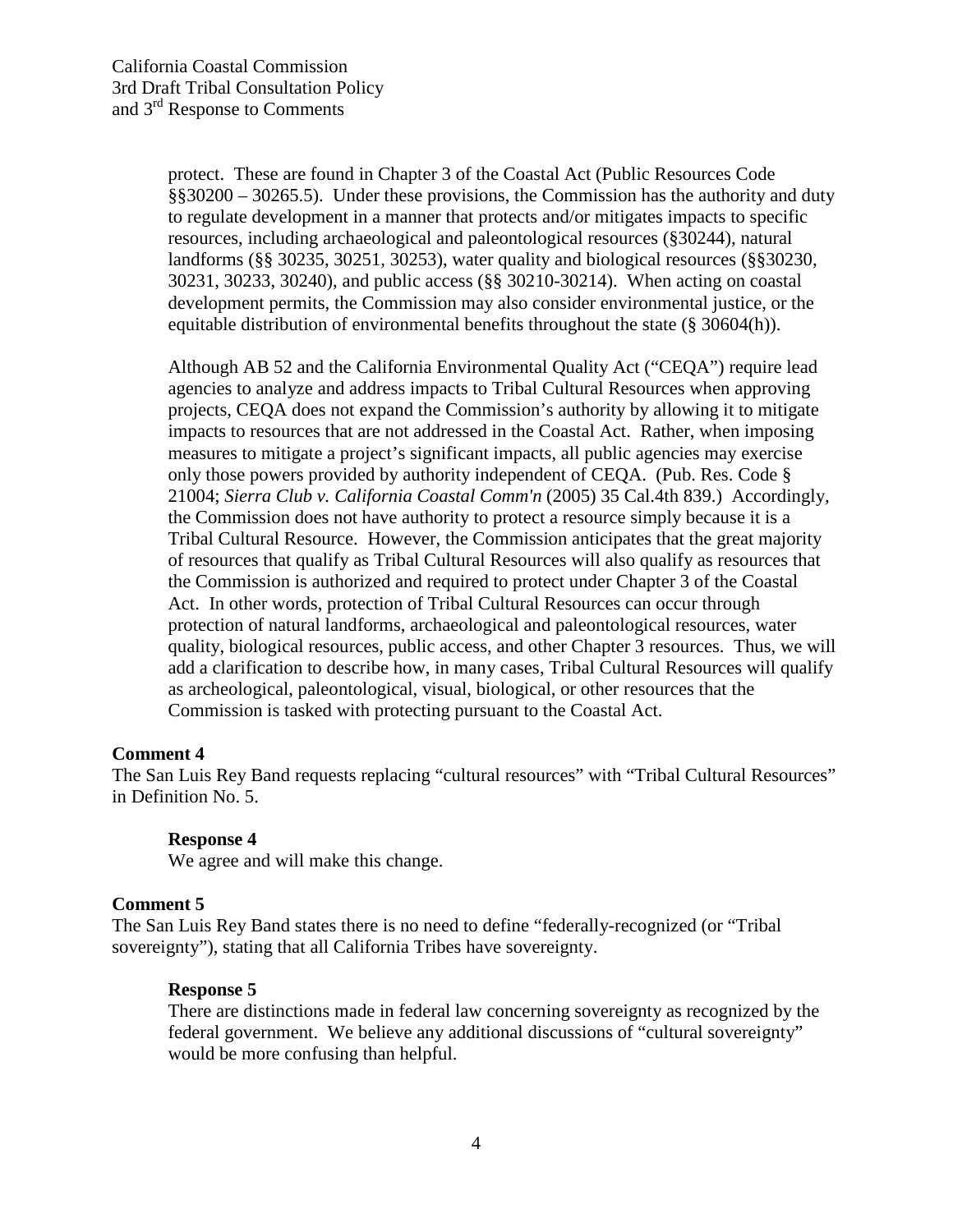#### **Comment 6**

The San Luis Rey Band requests replacing "lead agency" with "Commission" in (5)(a)(2) and in footnote 5.

#### **Response 6**

We agree to make the change in the footnote; however, there is no need to modify the definition to which the footnote applies because that definition (Definition  $(5)(a)(2)$ ) is taken directly from CEQA and states "lead agency or the Commission."

#### **Comment 7**

The San Luis Rey Band requests replacing "Traditional Cultural Resources" with "Traditional Cultural Property" in Definition (9).

#### **Response 7**

We agree and will make this change.

#### **Comment 8**

The San Luis Rey Band requests adding a  $12<sup>th</sup>$  "Guiding Principle" to include respecting "dignity," as follows:

12. To treat the resource(s) with culturally appropriate dignity by taking into account the tribal cultural values and meaning of the resource to the consulting California Native American Tribe<sup>[1](#page-4-0)</sup>.

#### **Response 8**

We agree and will add this principle (and the footnote below).

#### **Comment 9**

The San Luis Rey Band requests two changes to the staff training by the Commission's Tribal Liaison: (1) changing (reordering) the items listed – with number four (i.e., staff education) listed first; and (2) rewording the previous number one as follows: Change "Principles of tribal sovereignty, lands and jurisdiction" to "Introduction to California tribal sovereignty, traditional tribal lands, and territories."

#### **Response 9**

These listed items were not intended to indicate priority (they are all high priority); however, we will make these changes by listing the fourth item first and making the requested change to the previous first item.

<span id="page-4-0"></span><sup>&</sup>lt;sup>1</sup> For additional reference to this proposed language, please see Public Resources Code Section 210084(b)(2) and  $(b)(3)$ .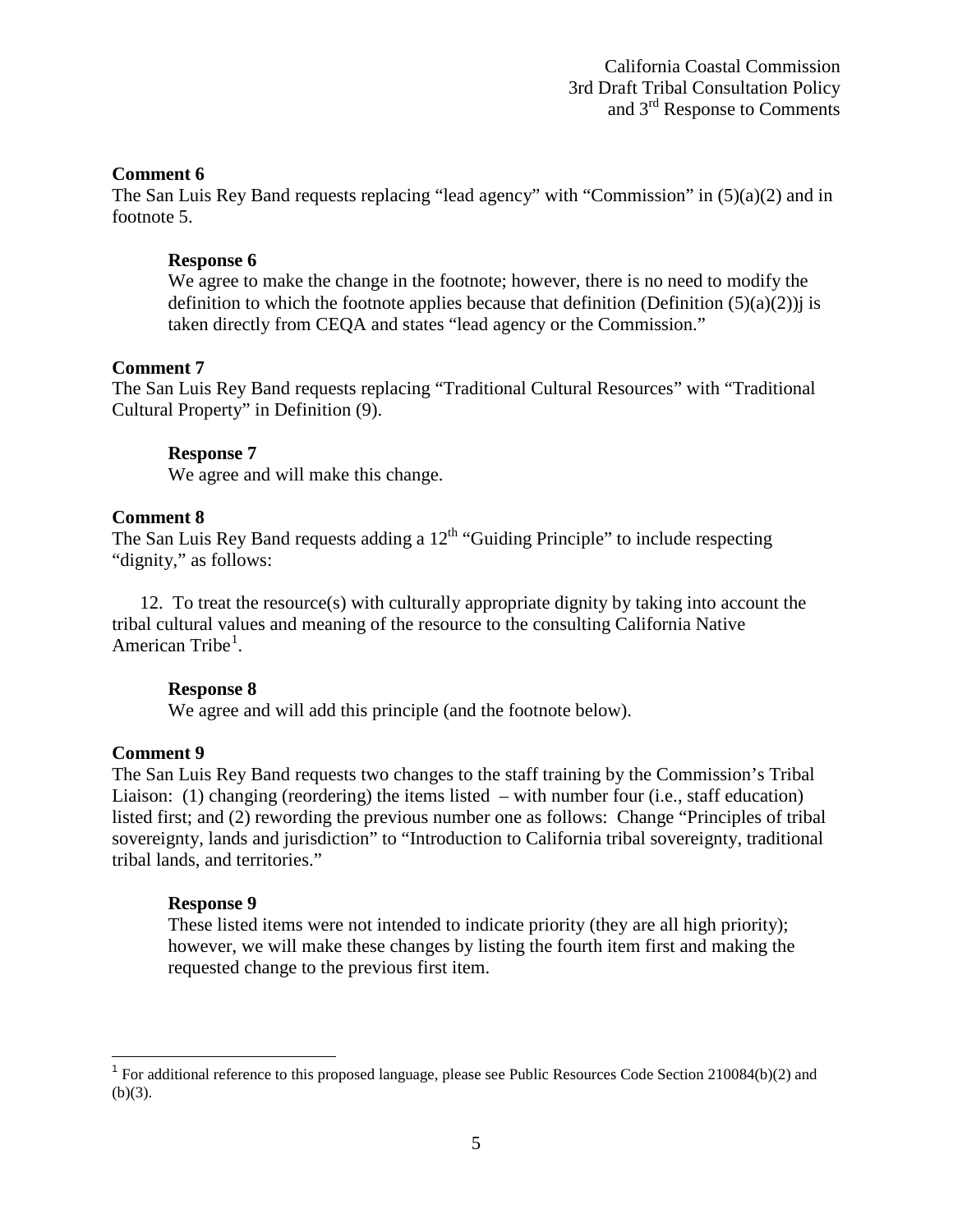California Coastal Commission 3rd Draft Tribal Consultation Policy and 3rd Response to Comments

#### **Comment 10**

The San Luis Rey Band requests elaboration of Staff Training, former item 3, which currently reads: "Implementation of and compliance with this Consultation Policy," to include a more detailed discussion providing additional assurances of confidentiality. The San Luis Rey Band indicates that, to be successful, tribes will need expressed assurances that a Confidentiality Procedures and Protocol will be developed with tribal participation and consultation.

#### **Response 10**

We believe the intent of the policy was to provide the requested assurances and commitments; we would suggest addressing this issue by adding the following phrase (underlined) to paragraph VII.5., which addresses Substance of Consultations (note: the paragraph below also reflects several additional, but more minor, clarifying changes being made):

**5. Substance of Consultations.** As a part of the consultation, the parties may propose mitigation measures or alternatives capable of avoiding or substantially lessening potential impacts to a tribal Cultural Resource. If the Tribe requests consultation regarding alternatives to the project, recommended mitigation measures, or the effects of the project or any alternative, the consultation shall include those topics. The consultation may also include discussion of any other topics of interest to Tribes and/or related to Coastal Act consistency, including issues related to confidentiality procedures or protocols. If the parties agree on any mitigation measures through the consultation, the Commission staff will normally include those measures in its staff recommendation to the Commission.

#### **Comment 11**

The San Luis Rey Band requests that Subsection VI.4 be clarified to specify how the Commission would like Tribes to indicate how they want to be consulted, whether the type and manner would be similar to that contemplated under SB18 (in which local governments initiate consultation), or AB52 (in which the Tribes indicate to the Commission their desire to be contacted). The San Luis Rey Band recommends the "one-time"-type (AB52) notification procedure be used.

#### **Response 11**

Our intent is to provide, upon adopting this Tribal Consultation Policy, an initial, onetime notification to Tribes requesting that they indicate the type and/or location of Commission activities for which they wish to be contacted, as well as who should be contacted. Once those responses are received, we would consult with those Tribes as outlined in the Draft Policy. In addition, similar to the practice of the State Lands Commission, we would continue to provide notices for major Commission actions to all Tribes that Commission staff believe might wish to provide input, regardless of whether they previously requested to be consulted.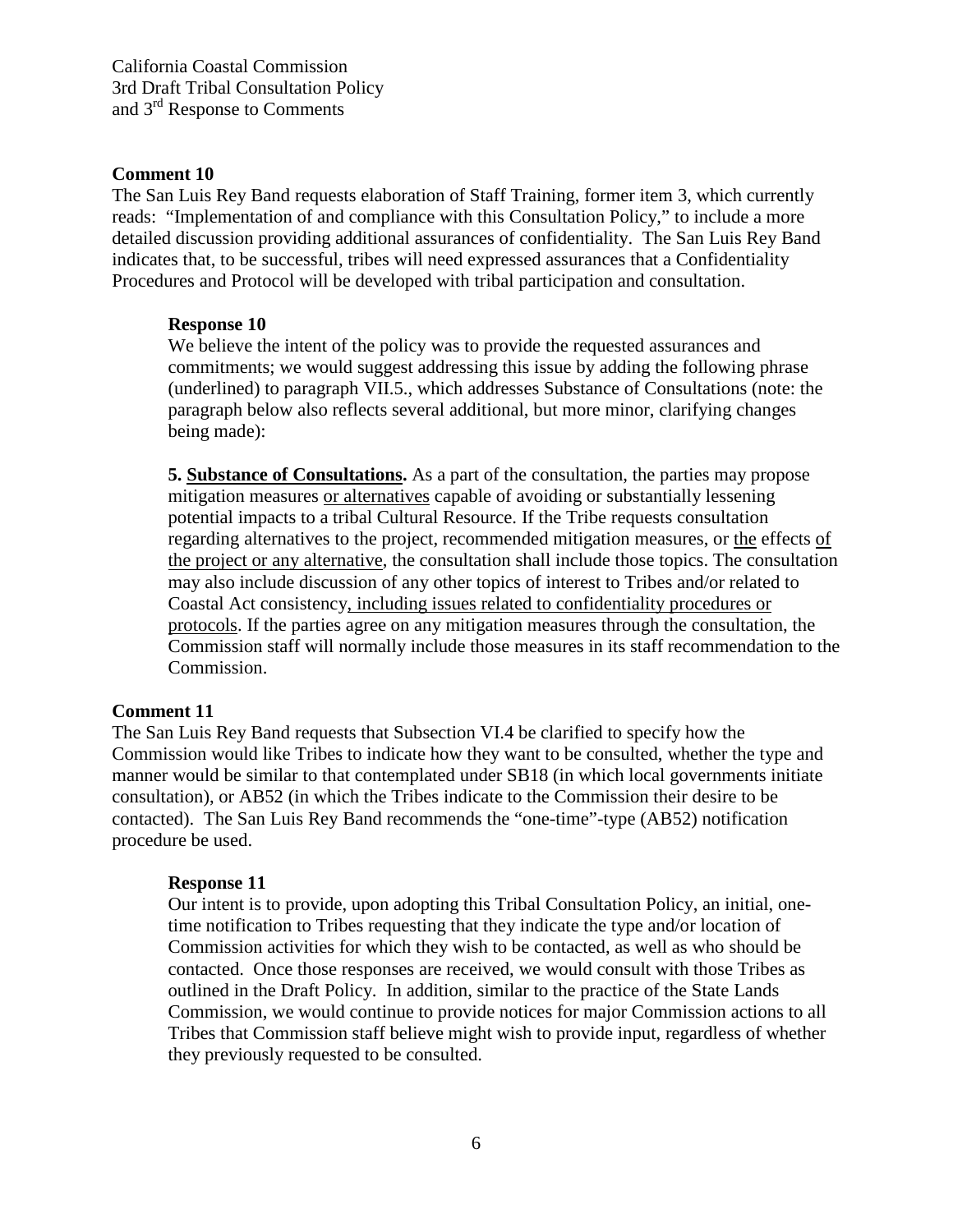#### **Comment 12**

The San Luis Rey Band points out that because information shared under SB18/AB52 consultations with lead agencies and local governments may be confidential, the Commission may be prohibited, or at least limited, as to requesting information shared during those consultations, without express permission from the consulted tribe.

#### **Response 12**

We agree with this point, and would add the following underlined phrase in Section VI.4.a. to address it:

Request that the local government submit additional information regarding tribal consultation, as appropriate and to the extent feasible given confidentiality limitations, although failure to do so would not generally be grounds for determining the submittal incomplete.

#### **Comment 13**

The San Luis Rey Band requests that the policy be clear that if a Tribe does not undergo consultation under SB18/AB52, the Commission should not interpret this as a statement the Tribe does not wish to consult with the Commission.

#### **Response 13**

The intent of the policy is, in part, to avoid any such assumptions and to assure that Commission staff will develop the necessary awareness and relationships that will assure such avoidance.

#### **Comment 14**

The San Luis Rey Band requests that VI.5.(e), Written Notice to Tribes, include the following underlined language:

(e) Offer to consult with the Tribe regarding the proposed Action, its anticipated impacts on Tribal Interests, and potential ways to minimize or mitigate these impacts, while taking into account the tribal cultural values and meaning of the resource to the consulting California Native American Tribe before the Commission takes an Action;

#### **Response 14**

We agree and will make this change.

#### **Comment 15**

The San Luis Rey Band requests changing "should" to "shall" where the policy indicates that Commission staff should notify a Tribe of project modifications.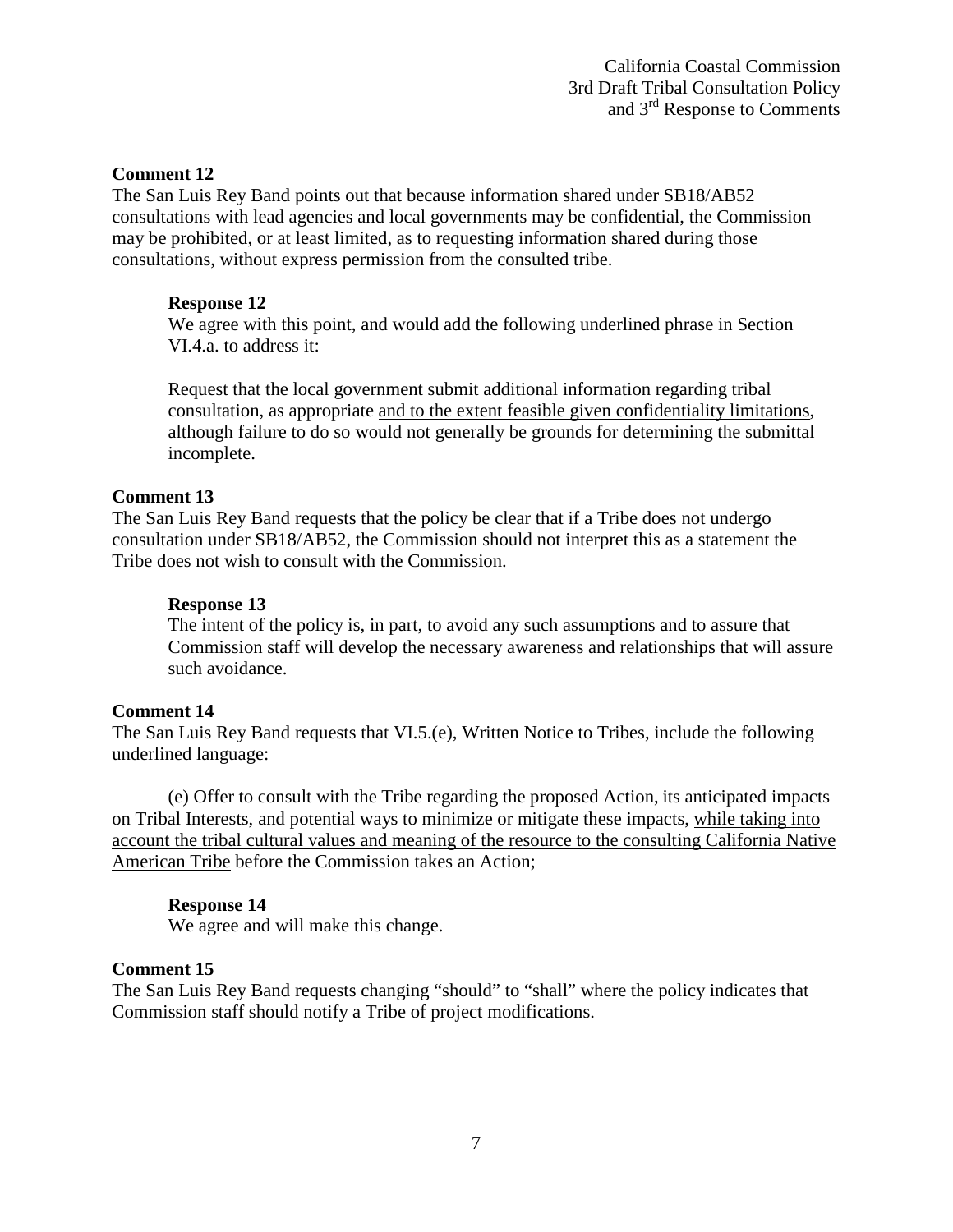California Coastal Commission 3rd Draft Tribal Consultation Policy and 3rd Response to Comments

#### **Response 15**

Due to the ongoing and fluid nature of the Commission staff's review process, it would not be feasible to notify tribes of each and every project modification. Some independent judgment will need to be exercised with respect to this concern. We recommend retaining the word "should," but with the understanding and expectation that *significant*  changes will be communicated to Tribes whenever feasible.

#### **Comment 16**

The San Luis Rey Band reiterates with respect to Section VII. Tribal Consultation, the request articulated in Comment 11 above concerning how the Commission will engage in consultation.

#### **Response 16**

See Response 11 above.

#### **Comment 17**

The San Luis Rey Band requests that records of consultation be provided to Tribes, so they may comment, and if warranted, modify, records of consultation. The San Luis Rey Band also reiterates here, as stated previously, the need for such records to be kept confidential.

#### **Response 17**

The Commission staff is not in the practice of sharing its internal staff records of its communications with outside entities, in a manner that would enable such entities to modify those records. However, the staff does agree it will share any tribal consultation record with the consulting Tribe upon request, and will accept any comments from that Tribe as to the Tribe's opinion as to its accuracy. The staff also intends to maintain the record in a confidential manner sufficient to protect it from disclosure (unless a Tribe consents to such disclosure). A phrase will be added, as requested by the San Luis Rey Band, to assure this understanding.

#### **Comment 18**

The San Luis Rey Band points out that Section VIII, Dispute Resolution, may present a Tribe with a dilemma, forcing public disclosure of information that a Tribe may need or wish to remain confidential. The San Luis Rey Band recommends that the Commission explore ways in which such confidentiality would not be breached, such as through discussing such disputes in a private meeting or communication with the Commission.

#### **Response 18**

We agree with and understand the concern articulated. Given the variety of circumstances under which disputes might arise, procedures for resolving such disputes will need to be considered on a case-by-case basis rather than through this Draft Policy. We will explore ways in which this concern could be alleviated in a manner that adequately protects Tribal confidentiality while still complying with state laws regarding open, public meetings.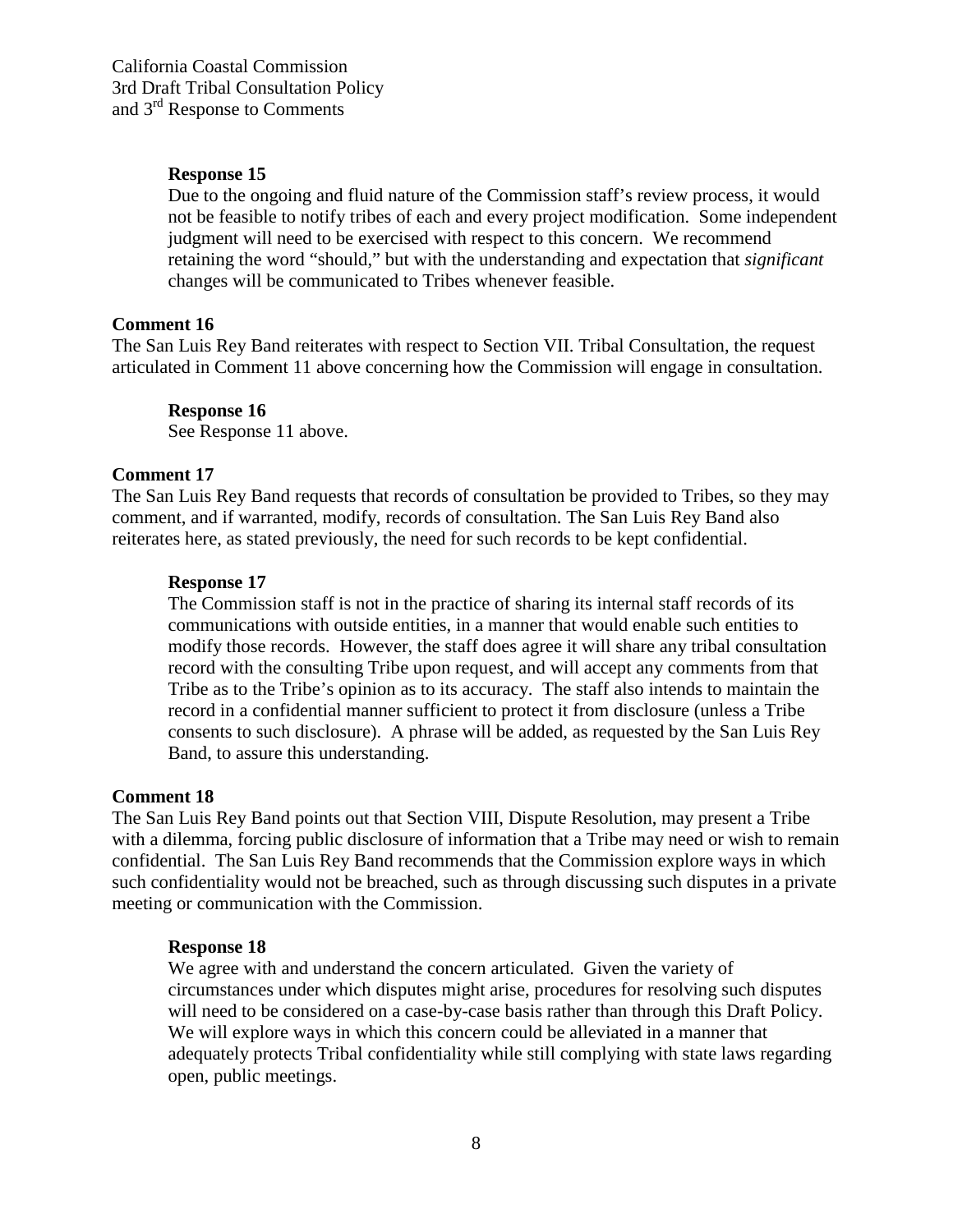California Coastal Commission 3rd Draft Tribal Consultation Policy and 3<sup>rd</sup> Response to Comments

# **Attachments**

- 1. [Third Draft, Tribal Consultation Policy](#page-9-0)
- 2. [Comments letters, Yurok Tribe and San Luis Rey Band of Mission Indians](#page-27-0)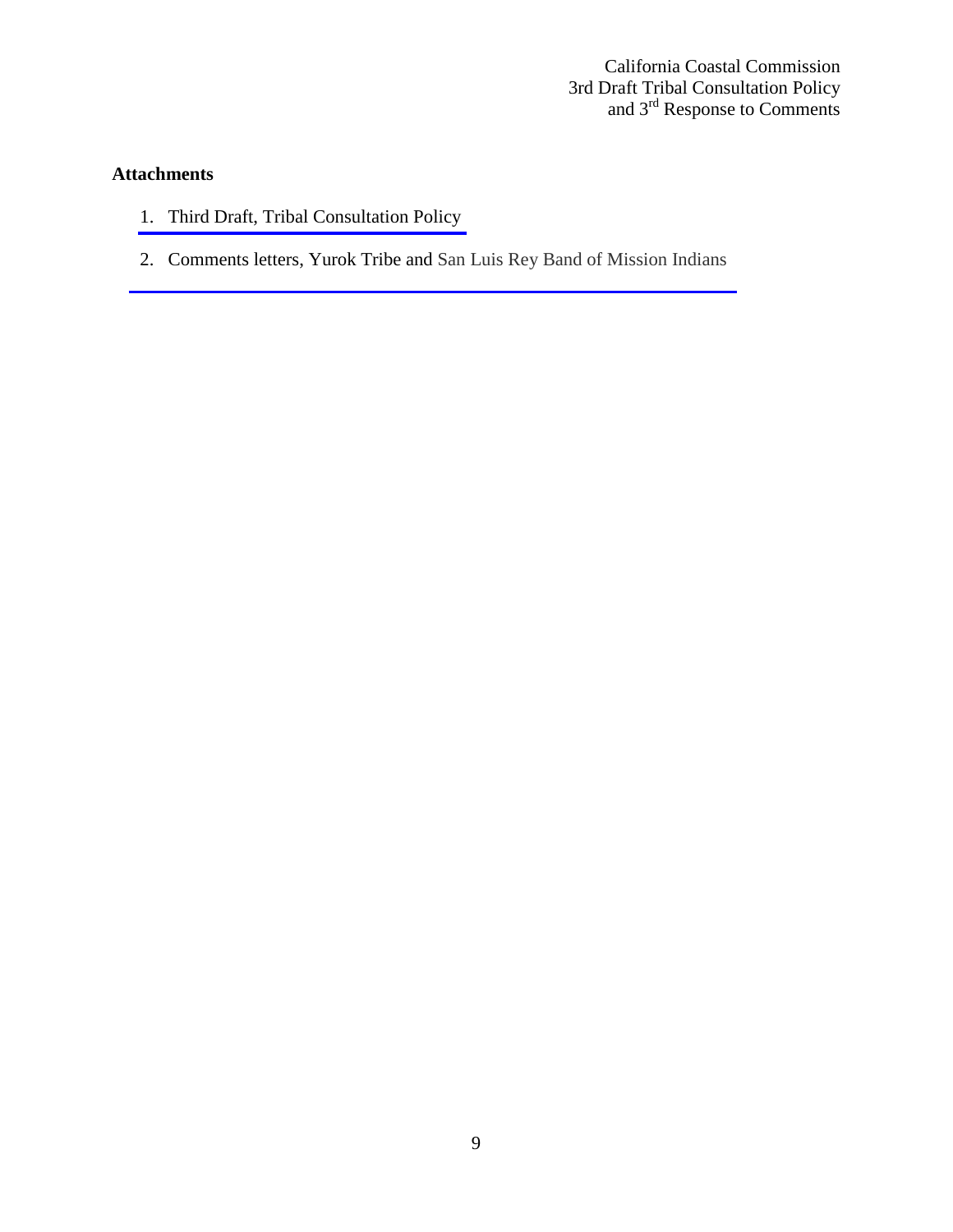<span id="page-9-0"></span>**CALIFORNIA COASTAL COMMISSION**

**45 FREMONT STREET, SUITE 2000 SAN FRANCISCO, CA 94105-2219 VOICE AND TDD (415) 904-5200**



# **W6f**

Date: July 26, 2018

To: Coastal Commissioners, California Native American Tribes, and Interested Persons

From: California Coastal Commission Staff

Subject: **THIRD DRAFT,** Tribal Consultation Policy

#### **I. BACKGROUND**

In recent years, the State of California and the Federal government have adopted a number of executive orders, statutes, guidance documents, and other policy directives intended to improve communications between public agencies and federally- and statenon-federally-recognized California Native American Tribes (Tribes) and to protect Tribal cultural resources.

It is important to recognize that the entirety of the State's Coastal Zone was originally indigenous territory that likely has cultural significance at some level or another. Long before the coastal areas were colonized by white settlers, each coastal area had significance to the local indigenous communities. This significance is part of the State's history, which is full of centuries of land theft, suppression, and aggression, pushing indigenous people from coastal (and other) regions early in the colonization and settlement of the State. For decades, even after native people were already excluded from coastal areas by settlers and state and federal officials, expressions of indigenous culture, religion and values led to aggression and persecution, including periods of genocide. Tribes were forced to abandon many coastal areas.

Once genocidal policies were finally tempered,  $T$ tribes were still not safe to use traditional areas along the coast, and Tribal communities had to endure Tribal children being taken from families and forced to attend boarding schools. These are some factors that have led to over a century of suppression of knowledge about Tribal cultural areas.

California is home to the largest number of Tribes in the contiguous United States, with the federal government (through the Department of the Interior, Bureau of Indian Affairs (BIA)) currently recognizing 109 California Tribes, and with the State of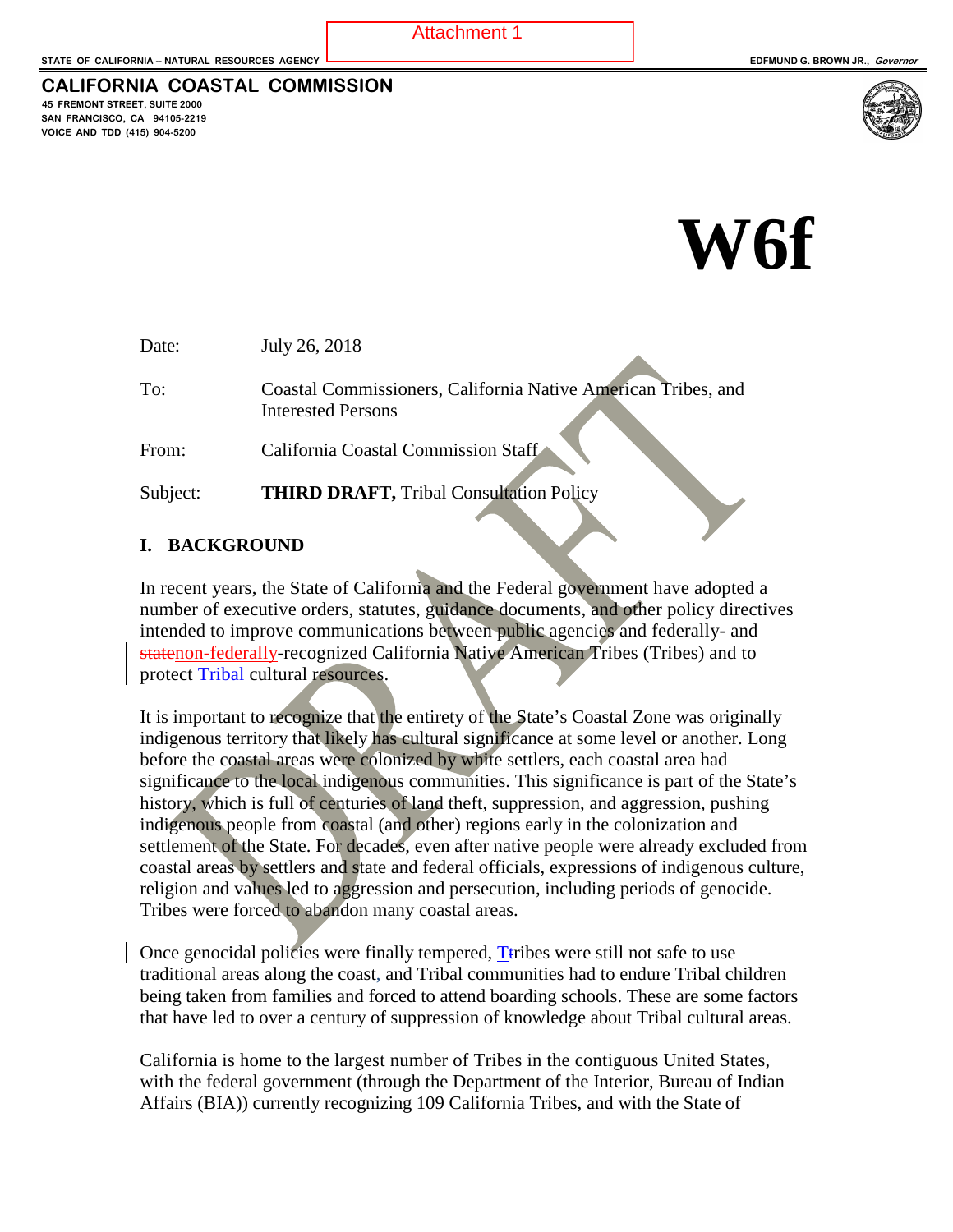Tribal Consultation Policy Page 2

California (through the Native American Heritage Commission (NAHC)) currently acknowledging 55 additional California Tribes and tribal communities. Efforts to improve communication and coordination with Tribes include federal and state laws and guidance documents promoting or requiring tribal consultation in local government planning processes (e.g., the preparation and adoption of general plans), and environmental review document practices (e.g., environmental impact analysis under the California Environmental Quality Act (CEQA) and the National Environmental Protection Act (NEPA)). For example, the state Legislature passed AB 52 in 2014, which sets forth tribal consultation requirements for lead agencies that prepare certain environmental documents pursuant to  $CEQA<sup>1</sup>$  $CEQA<sup>1</sup>$  $CEQA<sup>1</sup>$ .

In addition, on September 19, 2011, Governor Brown issued Executive Order B-10-11, stating "that it is the policy of this Administration that every state agency and department subject to my executive control shall encourage communication and consultation with California Indian Tribes." Under this order, on November 20, 2012, the California Natural Resources Agency (CNRA) adopted a Tribal Consultation Policy to govern and ensure effective communication and government-to-government consultation between Tribes and CNRA and its constituent departments that are under executive control.

The Commission recognizes the importance of these state actions and of tribal consultation, and it recognizes that adoption of its own tribal consultation process would be fully consistent with and complementary to the nature of the Commission's goals, policies, and mission statement. The Commission further believes its mission would be well-served by a more clearly articulated set of procedures to improve such communications. Moreover, the Commission acknowledges Tribal sovereignty and understands that California's Tribes and their members have long served as stewards of the state's important coastal resources, and possess unique and valuable knowledge and practices for conserving and managing these resources in a sustainable manner, and in a manner consistent with the spirit and intent of the Coastal Act.

The Commission's mission is to protect, maintain, and, where feasible, enhance and restore, the resources of California's coast and ocean for present and future generations, through careful planning and regulation of environmentally-sustainable development, rigorous use of science, strong public participation, education, and effective intergovernmental coordination.Consistent with this mission, the Commission values and encourages expressions of traditional ecological knowledge.

In partnership with coastal cities and counties, the Commission plans and regulates the use of land and water in the coastal zone, in a manner protecting public access and recreation, lower cost visitor accommodations, archaeological and paleontological resources,

<span id="page-10-0"></span> $<sup>1</sup>$  The Commission is rarely a lead agency that prepares environmental documents subject to AB</sup> 52's consultation requirements. However, the law still provides useful background to guide the Commission's Tribal Consultation Policy.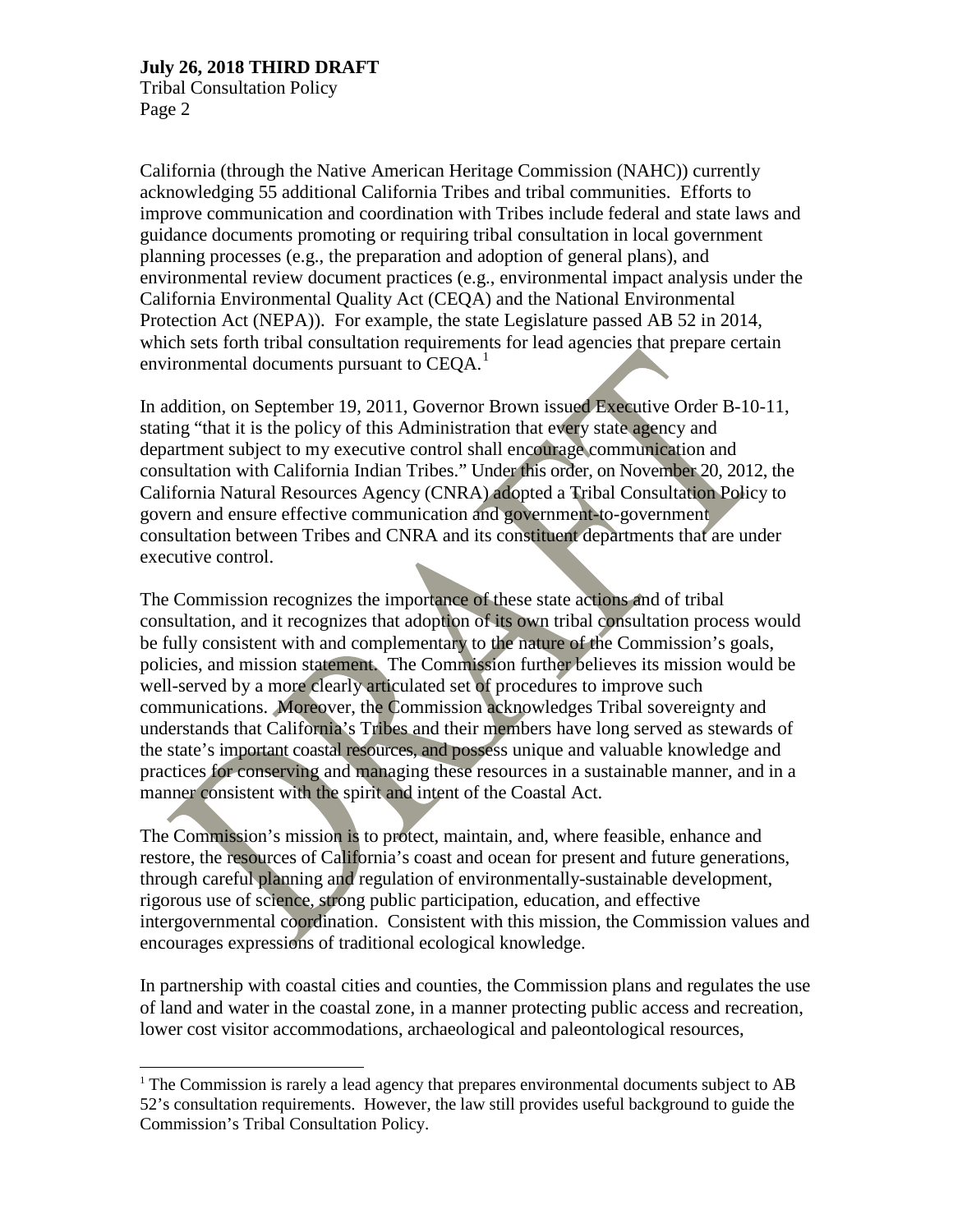Tribal Consultation Policy Page 3

terrestrial and marine habitat protection, visual resources, landform alteration, agricultural lands, commercial fisheries, and coastal water quality. In many cases, Tribal Cultural Resources will qualify as archeological, paleontological, visual, biological, or other resources that the Commission is tasked with protecting pursuant to the Coastal Act.

Where land is being placed in Trust (or subsequent activities on those lands trigger "CZMA" review,"  $2$  the Tribe (and not the area's local government) would be the primary partner with the Commission for planning and resources protection purposes. Central to the Commission's mission is the goal of maximizing public participation in the Commission's decision-making processes. The Commission believes establishing this Tribal Consultation Policy (Consultation Policy) will improve government-to-government dialogue with the Tribes, improve public participation, and provide a more specific process than currently exists for the Commission to work cooperatively, communicate effectively, and consult with Tribes for the mutual benefit of protecting coastal resources.

The Commission is also currently engaged in a separate, but nevertheless related and parallel, process involving formulation of an "Environmental Justice" policy, pursuant to Government Code Section 65040.12, which was enacted in 2016 under [AB 2616 \(Burke\),](http://leginfo.legislature.ca.gov/faces/billNavClient.xhtml?bill_id=201520160AB2616) and which amended the Coastal Act to provide legislative direction to the Commission to consider environmental justice in its decision-making processes. Information concerning that effort can be found on the Commission's website at: https://www.coastal.ca.gov/env-justice/.

# **II. DEFINITIONS**

For purposes of this policy, the following terms shall mean or be referred to as defined below:

**1. Action (or "Commission Action"):** Means a discretionary action taken by the Commission that may have an impact on Tribal Interests, Resources or Rights. ("Tribal interests" may include other governmental interests besides cultural and natural resources.) These actions include, but are not limited to:

a. Actions on Local Coastal Programs (LCPs) and LCP amendments.

b. Actions on Coastal Development Permits, including locally-issued permits that were appealed to the Commission (Note: These actions include determinations (called "substantial issue" determinations) regarding whether to conduct de novo reviews on appeals of local government-issued coastal development permits.<sup>[3](#page-11-1)</sup>)

<span id="page-11-0"></span><sup>&</sup>lt;sup>2</sup> "CZMA review" refers to activities under the federal Coastal Zone Management Act (CZMA), proposed, permitted, and or funded by federal agencies. These reviews are also described as "federal consistency reviews."

<span id="page-11-1"></span><sup>&</sup>lt;sup>3</sup> Note that the Commission is only authorized to consider impacts to Tribal Interests in the "substantial issue" phase of a permit appeal if those issues were raised in the appeal itself.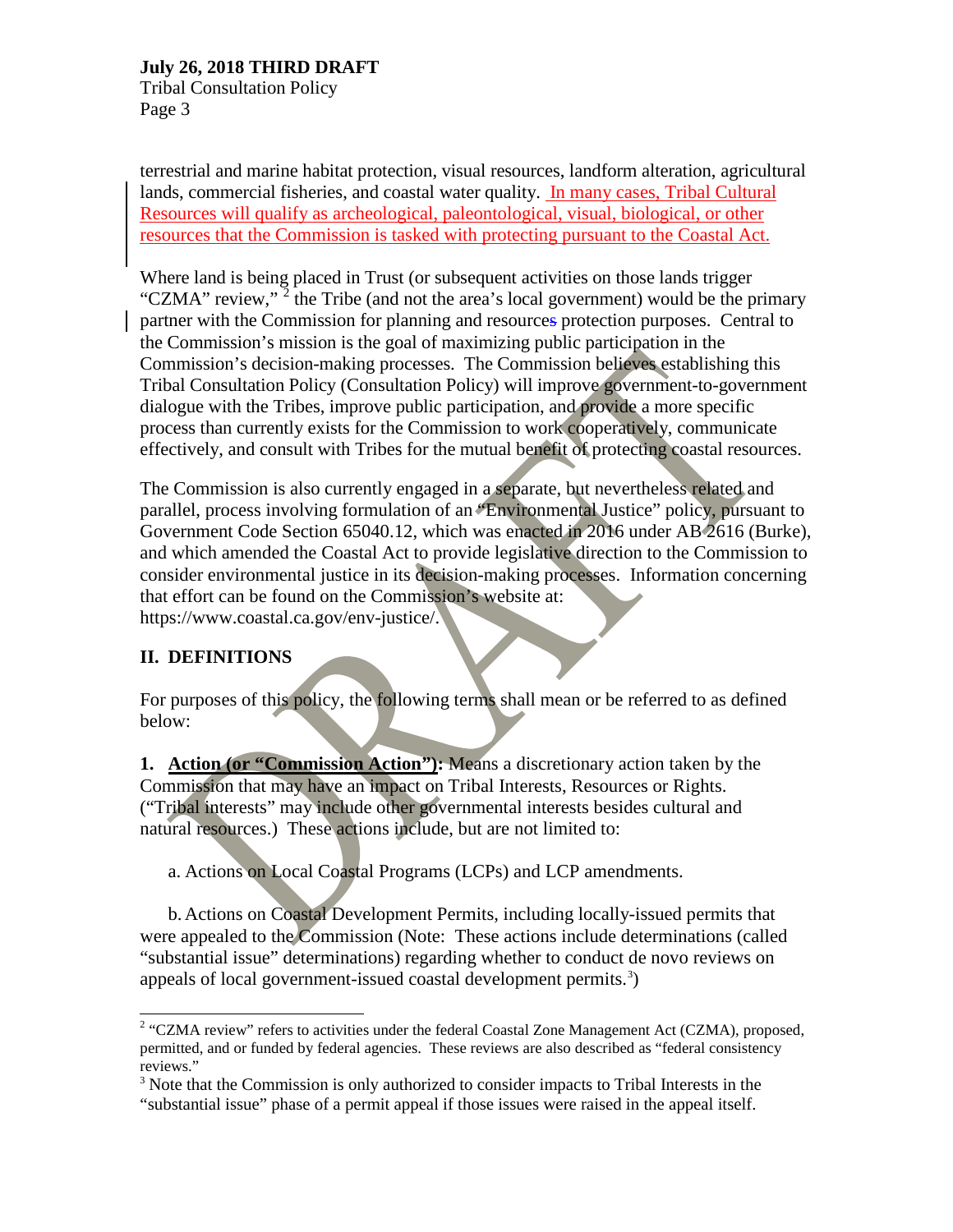Tribal Consultation Policy Page 4

c. Actions on consistency determinations and certifications submitted under the Coastal Zone Management Act.

d. Adoption of guidelines on issues of regional or statewide interest.

e. Actions on other regulatory and planning documents, including, but not limited to Long Range Development Plans (LRDPs) by colleges and universities, Port Master Plans (PMPs), and Public Works Plans (PWPs).

f. Adoption of regulations.

**2. California Native American Tribe (or simply "Tribe"):** Means either a federallyrecognized California Tribal government listed on the most recent notice of the Federal Register or a non-federally recognized California Tribe on the California Tribal Consultation List maintained by the California Native American Heritage Commission.

**3. Communication:** Refers to the dissemination, exchange or sharing of information between the Commission and its staff and California Native American Tribes.

**4. Consultation:** Means the meaningful and timely process of seeking, discussing, and considering carefully the views of Tribes, in a manner that is cognizant of all parties' cultural values and, where feasible, seeking agreement. Consultation between government agencies and Tribes shall be conducted in a way that is mutually respectful of each party's sovereignty. Consultation shall also recognize the Tribes' potential needs for confidentiality with respect to places that have traditional Tribal cultural significance. (Government Code section  $65352.4$  $65352.4$ .)<sup>4</sup>

**5. Tribal Cultural Resources:**

 $\overline{a}$ 

"Tribal Cultural Rresources" are either of the following:

(1) Sites, features, places, cultural landscapes, sacred places, and objects with cultural value to a California Native American tribe that are either of the following:

(A) Included or determined to be eligible for inclusion in the California Register of Historical Resources.

<span id="page-12-0"></span><sup>&</sup>lt;sup>4</sup> Consultation should not be viewed as a "one-time, one-meeting activity," but rather an iterative process. Moreover, the Commission should conduct an independent review and not rely on other agencies' conclusions.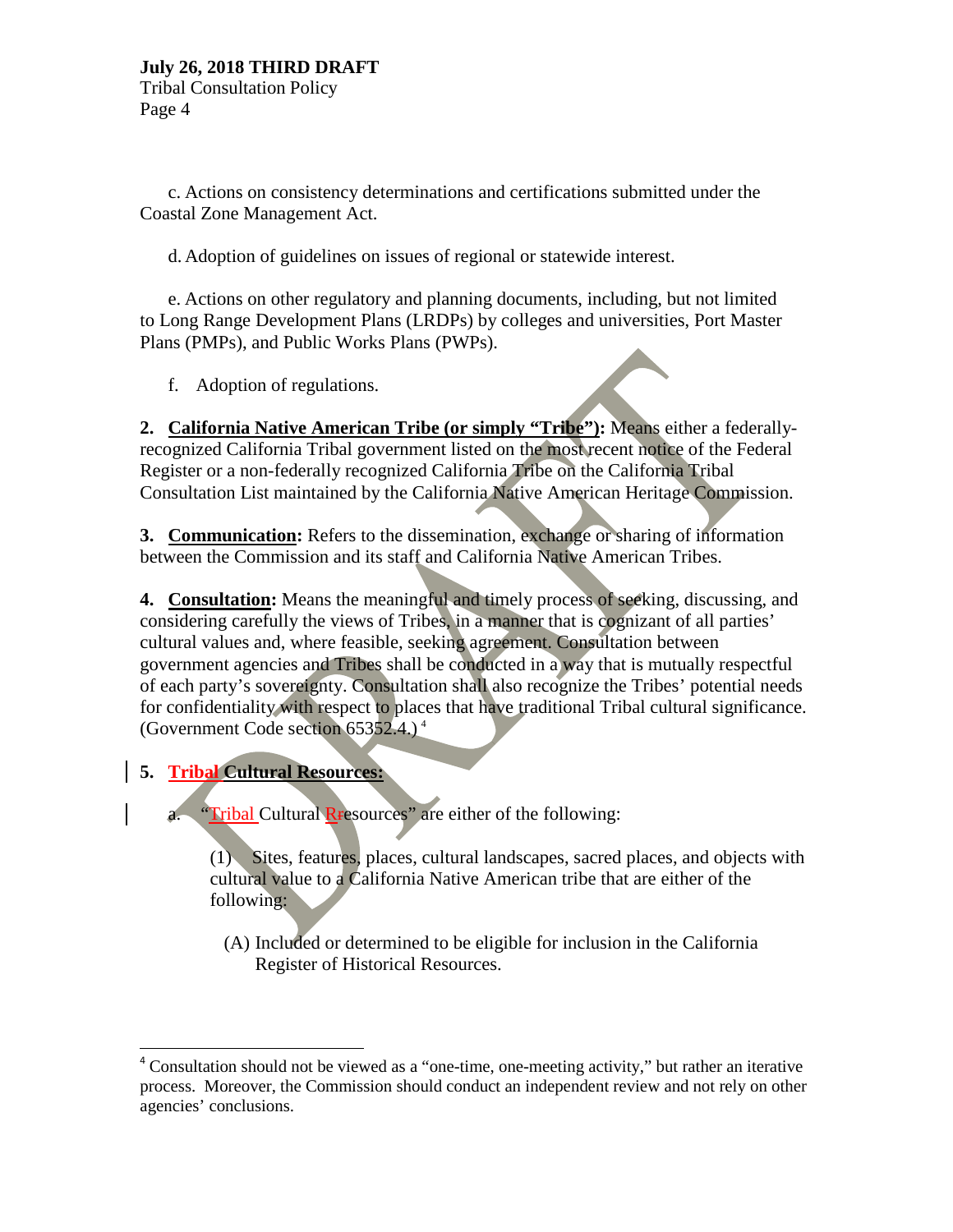Tribal Consultation Policy Page 5

> (B) Included in a local register of historical resources as defined in Public Resources Code Section 5020.1(k).

(2) A resource determined by the CEQA lead agency or the Commission, in its discretion and supported by substantial evidence, to be significant pursuant to criteria set forth in Public Resources Code Section 5024.1(c). In applying these criteria, the lead agency shall consider the significance of the resource to a California Native American tribe. [5](#page-13-0)

b. A cultural landscape that meets the criteria of subdivision (a) is a tribal cultural resource to the extent that the landscape is geographically defined in terms of the size and scope of the landscape.

c. A historical resource described in Public Resources Code Section 21084.1, a unique archaeological resource as defined in Public Resources Code Section 21083.2(c), or a "nonunique archaeological resource" as defined in Public Resources Code Section 21083.2(h) may also be a tribal cultural resource if it conforms to the criteria of subdivision (a).

**6. Federal Recognition:** Refers to acknowledgement by the federal government that a Tribal government and Tribal members constitute a Tribe with a government-togovernment relationship with the United States, and is eligible for the programs, services, and other relationships established for the United States for Indians, because of their status as Indians. (United States Code of Federal Regulations, Title 25, section 83.2)

**7. Tribal Interests:** Include, but are not limited to: (a) Tribal Cultural Resources; or (b) fish, wildlife, plant, water, or similar natural resources. These interests may include other governmental interests besides cultural and natural resources.

**8. Tribal Sovereignty**: Refers to the governmental status of federally recognized Tribes, which dictates that State and local governments interact with Tribes on a government-togovernment basis. Federally recognized Tribes exercise jurisdiction and governmental authority over Tribal lands and have the inherent authority to govern themselves.

**9. Traditional Cultural ResourceProperty.** A Traditional Cultural Property (TCP) is a property that is eligible for inclusion in the National Register of Historic Places (NRHP) based on its associations with the cultural practices, traditions, beliefs, lifeways, arts, crafts, or social institutions of a living community. TCPs are rooted in a traditional community's history and are important in maintaining the continuing cultural identity of the community.

<span id="page-13-0"></span> $<sup>5</sup>$  This definition should be interpreted to mean that the Commissionlead agency will consider this</sup> significance in consultation with the affected tribe(s).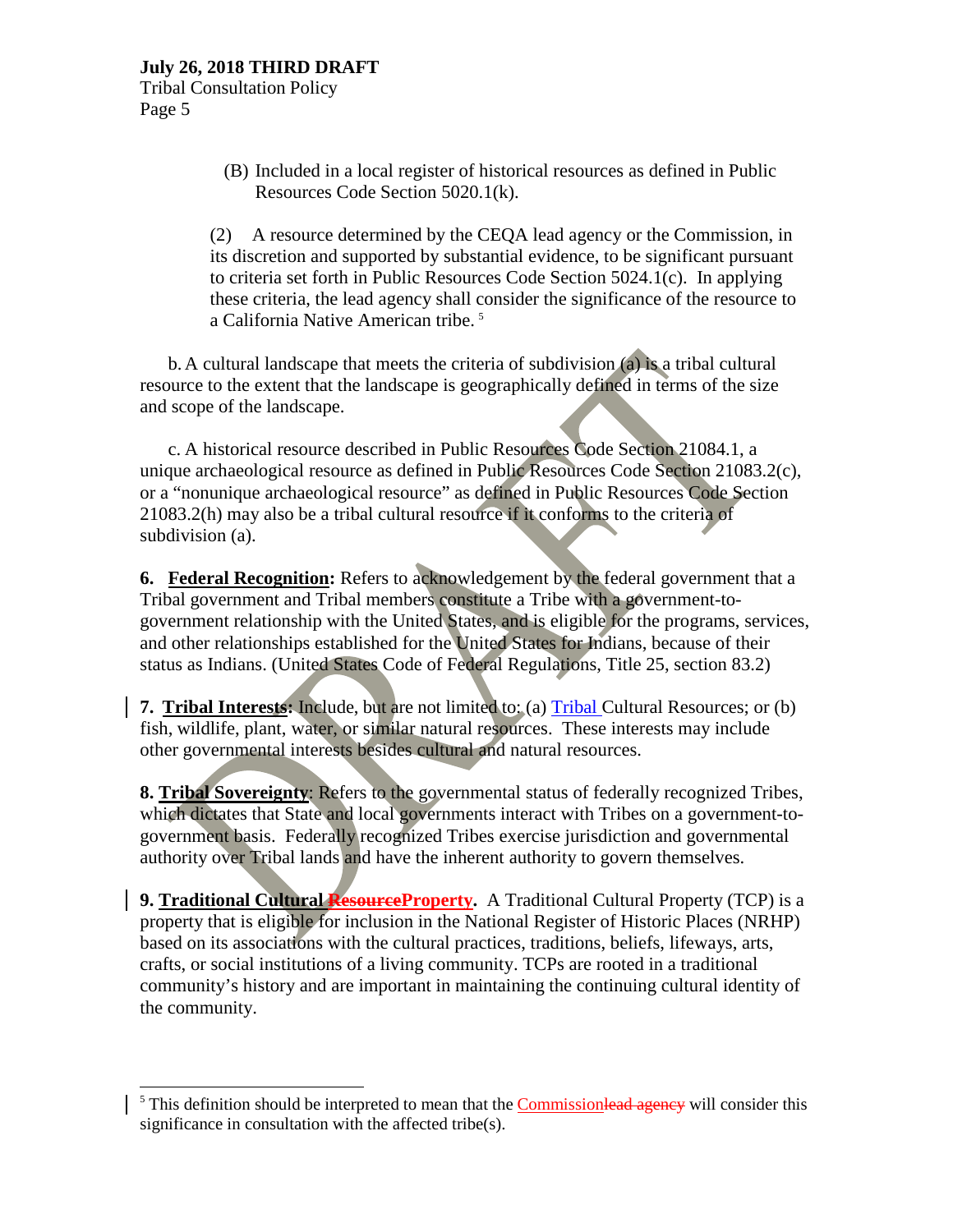Tribal Consultation Policy Page 6

The cultural practices or beliefs that give a TCP its significance are, in many cases, still observed at the time a TCP is considered for inclusion in the NRHP. Because of this, it is sometimes perceived that the practices or beliefs themselves, not the property, make up the TCP. While the beliefs or practices associated with a TCP are of central importance, the NRHP does not include intangible resources. The TCP must be a physical property or place - that is, a district, site, building, structure, or object.

# **III.GUIDING PRINCIPLES**

 $\overline{a}$ 

The Commission seeks to establish and maintain a respectful and effective means of communicating and consulting with Tribes and will seek in good faith to:

1.Communicate and consult with Tribes and seek tribal input regarding the identification of potential issues, possible means of addressing those issues, and appropriate actions, if any, to be taken by the Commission.

2. Assess the potential impact of proposed Commission Actions on Tribal Interests and ensure, to the maximum extent feasible, that tribal concerns are considered before such Actions are taken, such that impacts are avoided, minimized, or mitigated in conformity with Coastal Act and other applicable legal requirements.

3. Provide timely and useful information relating to such proposed Actions that may affect Tribal Interests.

4.Communicate with and engage with Tribes at the earliest possible stage in the review and decision-making processes.

5.Communicate with Tribes in a manner that is considerate and respectful.

6. Provide Tribes with meaningful opportunities to respond and participate in decision-making processes that affect Tribal Interests.

7. Acknowledge and respect Tribal Cultural Resources regardless of whether those resources are located on or off Tribal lands.

8. Acknowledge and respect both the confidential nature of information concerning cultural practices, traditions, beliefs, tribal histories, and Tribal lands, and legal protections of the confidentiality of certain tribal cultural information (e.g., Gov. Code  $\S$ § [6](#page-14-0)254(r), 6254.10, Pub. Res. Code § 21082.3(c)).<sup>6</sup> The Commission will take all

<span id="page-14-0"></span>**<sup>6</sup>** Gov. Code § 6254. Except as provided in Sections 6254.7 and 6254.13, this chapter does not require the disclosure of any of the following records: …

<sup>(</sup>r) Records of Native American graves, cemeteries, and sacred places and records of Native American places, features, and objects described in Sections 5097.9 and 5097.993 of the Public Resources Code maintained by, or in the possession of, the Native American Heritage Commission, another state agency, or a local agency.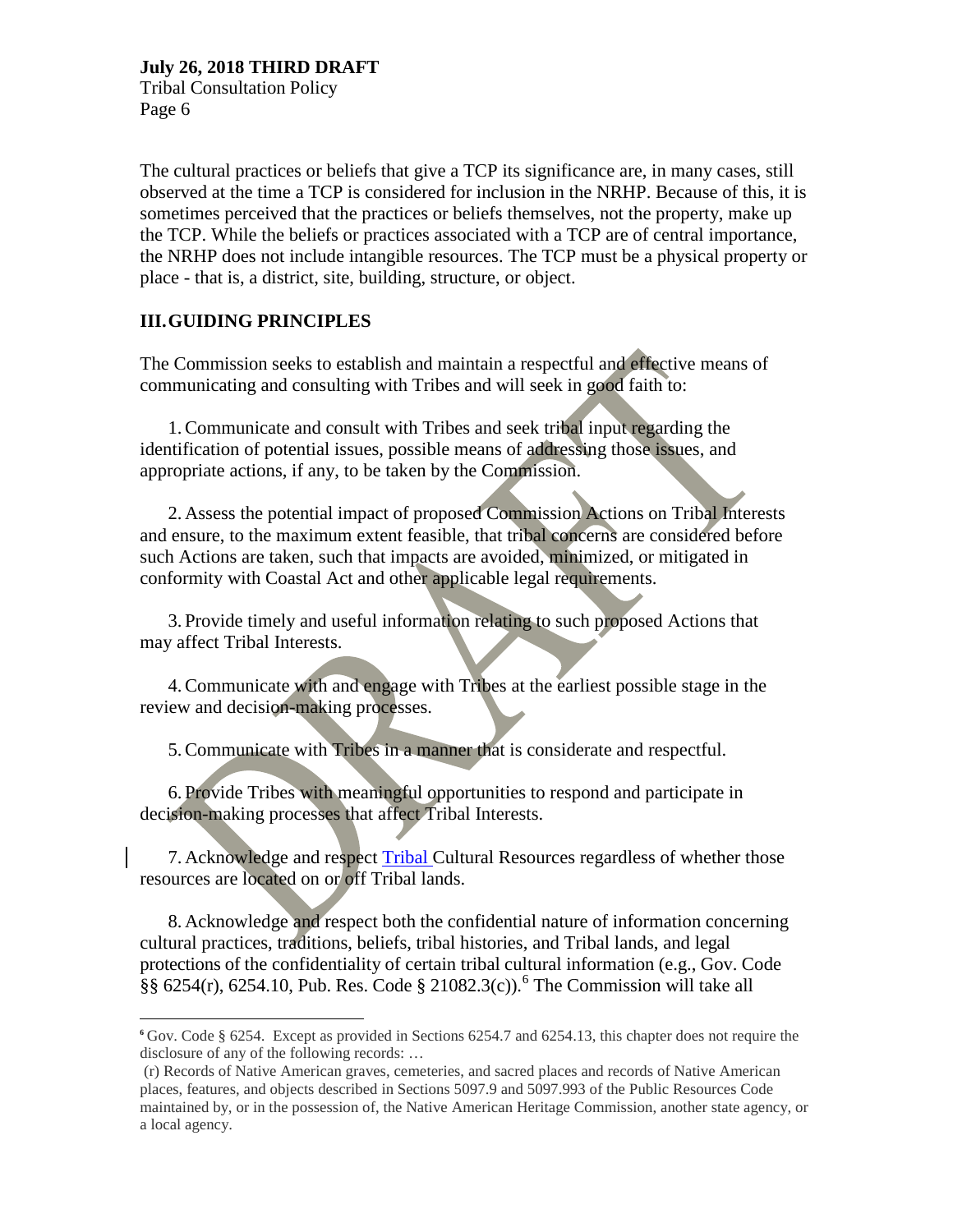Tribal Consultation Policy Page 7

lawful and necessary steps to ensure confidential information provided by a Tribe is not disclosed without the prior written permission of the Tribe.

9.Encourage collaborative and cooperative relationships with Tribes in matters affecting coastal resources.

10. Acknowledge and seek ways to accommodate the limited financial and staffing resources of Tribes and the Commission to ensure effective communication and consultation, including taking advantage of any joint consultation opportunities as discussed on page 15.

11. Identify and recommend means to remove procedural impediments to working directly and effectively with Tribes.

12. To treat the resource(s) with culturally appropriate dignity by taking into account the tribal cultural values and meaning of the resource to the consulting California Native American Tribe.<sup>[7](#page-15-0)</sup>.

# **IV.TRIBAL LIAISON**

 $\overline{a}$ 

1.The Executive Director of the Commission will assign a Tribal Liaison for the Commission. The Tribal Liaison will:

a. Advise the Executive Director on policy matters relating to tribal affairs.

b. Coordinate: (i) the training of Commission staff with regard to tribal affairs; (ii) the work of Regional Tribal Liaisons; and (iii) the Commission's tribal communication and consultation efforts.

c. Maintain the Commission's Tribal Contact List.

d. Respond to inquiries from, and participate in consultations with, Tribes.

Gov. Code § 6254.10.Nothing in this chapter requires disclosure of records that relate to archaeological site information and reports maintained by, or in the possession of, the Department of Parks and Recreation, the State Historical Resources Commission, the State Lands Commission, the Native American Heritage Commission, another state agency, or a local agency, including the records that the agency obtains through a consultation process between a California Native American tribe and a state or local agency

Pub. Res. Code § 21082.3(c)(1): Any information, including, but not limited to, the location, description, and use of the tribal cultural resources, that is submitted by a California Native American tribe during the environmental review process shall not be included in the environmental document or otherwise disclosed by the lead agency or any other public agency to the public, consistent with subdivision (r) of Section 6254 of, and Section 6254.10 of, the Government Code . . . .

<span id="page-15-0"></span><sup>7</sup> See Pub. Res. Code § 21084.3(b)(2), (3) for context of the meaning of this language.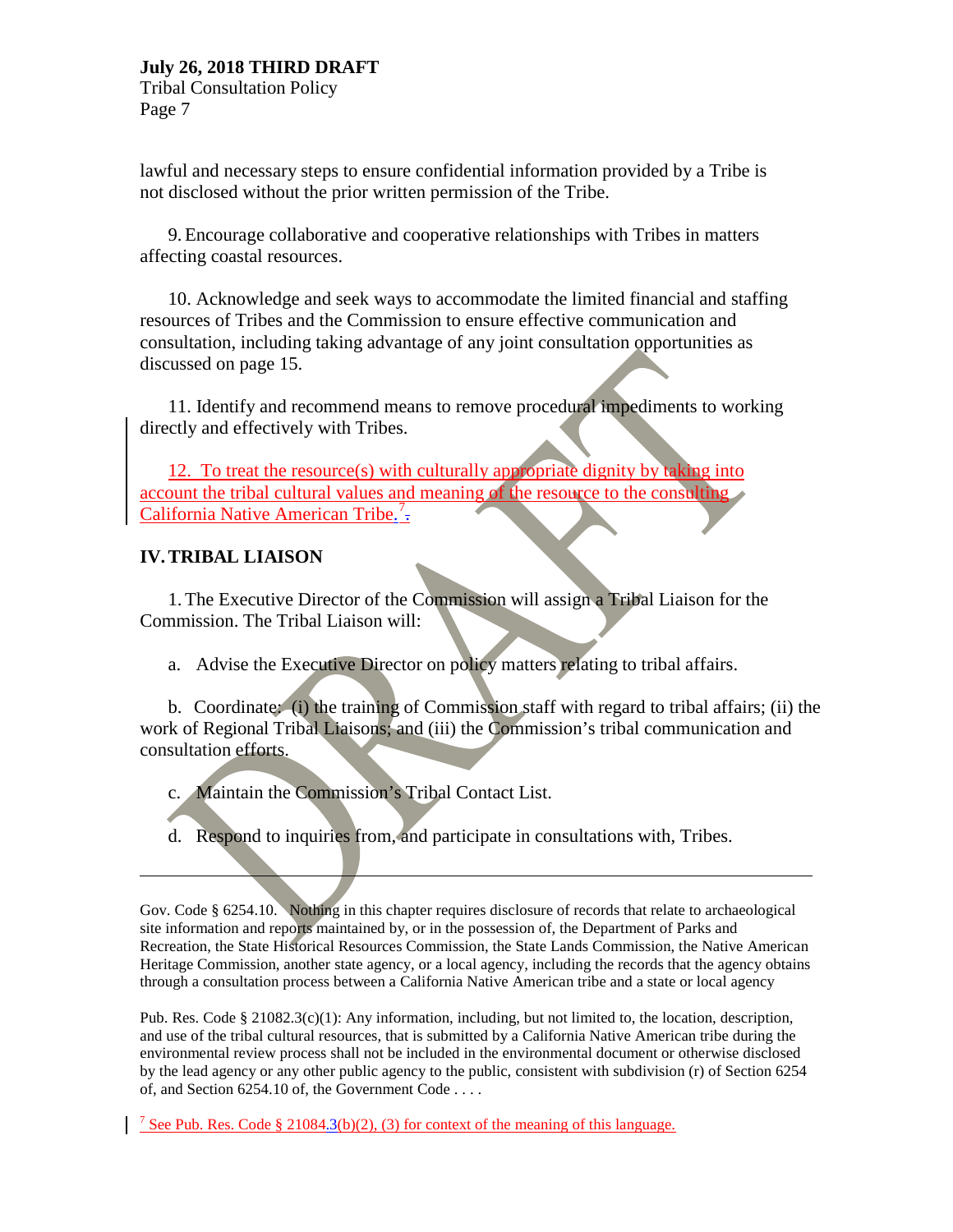2. The Executive Director of the Commission will also assign staff members as Regional Tribal Liaisons. The Commission's goal is for each of the Commission's six district offices to have a Regional Tribal Liaison, who will assist the Commission's Tribal Liaison and serve as the primary point of contact for Tribes in that District.

# **V. COMMISSION STAFF TRAINING**

The Tribal Liaison shall oversee the training of Commission staff with respect to:

1. Educating staff about the history of land theft, genocide, and other mistreatment of Native Americans by the state and federal governments.

1.2. Introduction to California Principles of tribal sovereignty, traditional tribal lands, and territories jurisdiction.

2.3. Laws and regulations relating to the protection of Cultural Resources, including confidentiality of information regarding Cultural Resources.

3.4. Implementation of and compliance with this Consultation Policy.

4. Educating staff about the history of land theft, genocide, and other mistreatment of Native Americans by the state and federal governments.

# **VI. TRIBAL COMMUNICATION**

1. **Purpose**. The Commission seeks to establish effective mechanisms for: (a) providing information to Tribes regarding proposed Commission Actions that may affect Tribal Interests; (b) seeking information and input from Tribes; (c) soliciting the collaboration, cooperation,  $\theta$  and participation of Tribes; (d) assuring Tribes the Commission will protect confidential information communicated through consultation; and (ed) offering or seeking consultation with affected Tribes.

2. **Procedures**. The communication procedures set forth in this section are intended to serve as the Commission's standard method for communicating with Tribes regarding proposed Commission Actions. Any Tribe may submit to the Commission a written request to institute an alternative process, including the designation of either an alternative contact person for the Tribe (i.e., someone other than those listed on the Consultation list provided by the NAHC) or additional contact persons. The Commission will make a good faith effort to work with Tribes requesting such alternative processes; provided, however, that Commission staffing resources may make it difficult or impractical to fully implement all such requests.

3. **Tribal Contact List**. In continuing coordination with the NAHC and the Governor's Office of the Tribal Advisor, the Commission's Tribal Liaison will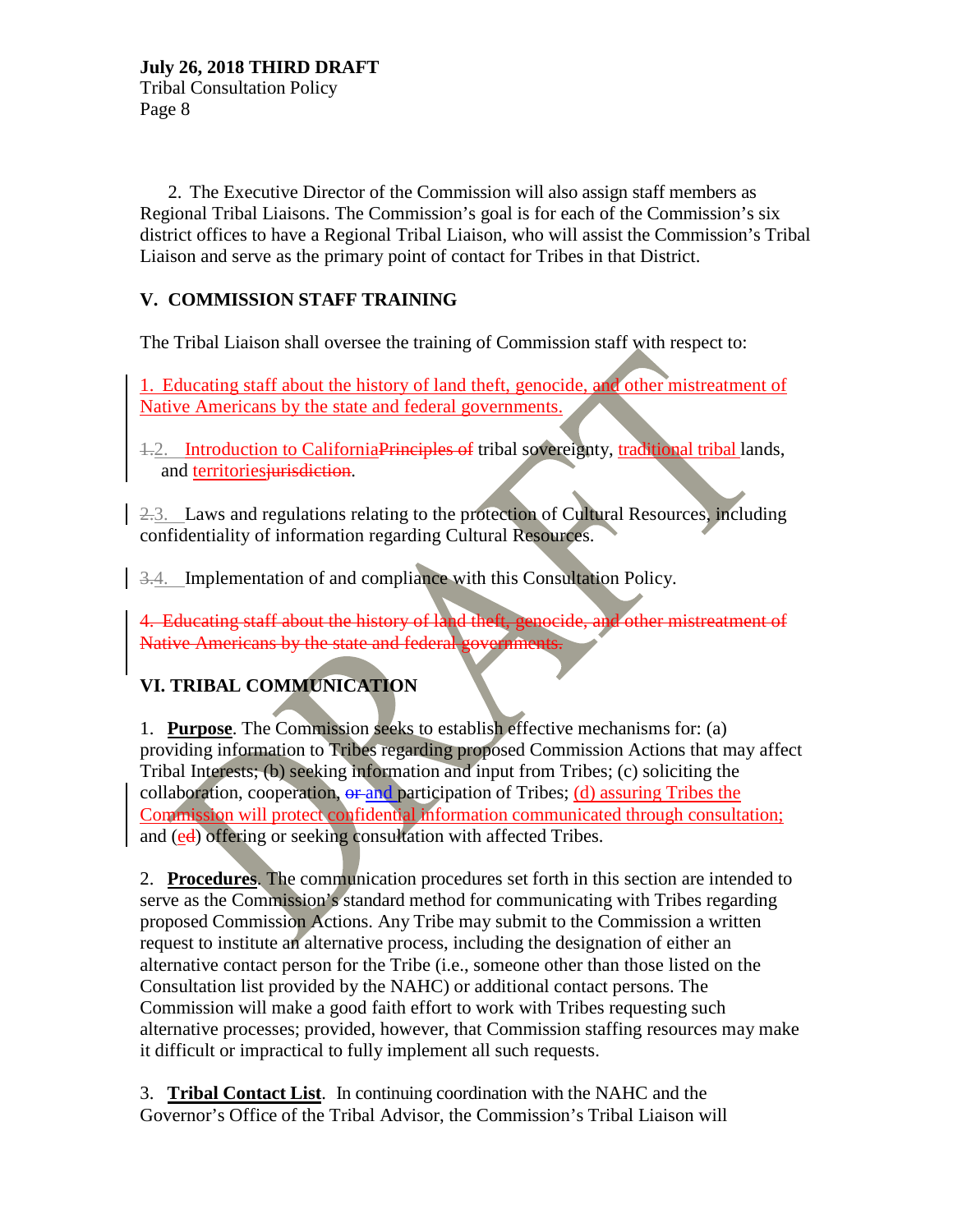Tribal Consultation Policy Page 9

maintain and update a Tribal Contact List to be comprised of Tribes that appear on the NAHC's California Tribal Consultation List.

4. **Contacting Tribes For Commission Actions**. During its review of plans, development proposals, or other activity to be the subject of a Commission Action,<sup>[8](#page-17-0)</sup> Commission staff in the District office or Commission unit proposing or reviewing the proposed Action will use the procedures below to determine whether and when to contact the Tribes identified on the NAHC's California Tribal Consultation List that have expressed written interest, either to the Commission directly or to the NAHC, in being consulted on Commission Actions on particular matters or in specific geographic areas. Time permitting, the Commission staff will also attempt to contact any other Tribes or Tribal organizations that Commission staff has reason to know may have an interest in the Action; however, those contacts would be outside the scope of this formal Tribal Consultation Policy. If warranted, Commission staff will notify the NAHC of the Proposed Action and request a list of interested Tribes, and where also warranted, obtain the results of an NAHC Sacred Lands Files check. Notice to the NAHC will include a brief description of the nature and location of the proposed Action and a map or description of the area, if available. For all types of Commission Actions, notification of interested Tribes and initiation of consultation, if requested, shall occur as early as possible in the review process. The timing and process for consultation concerning the various types of Actions by the Commission shall be as follows:

a. For **planning matters** (Local Coastal Program (LCP), Public Works Plan (PWP), Long Range Development Plan (LRDP), Port Master Plan (PMP), or any amendment to such plan), the following procedures shall be used:

(1) Upon receipt of such a plan for certification, and prior to determining whether the plan was "properly submitted" (pursuant to, e.g., 14 Cal. Code Regs, §§ 13520, 13553, 13354, 13365, and 13628), review the submittal to determine the degree to which the local government preparing the plan consulted with Tribes regarding Cultural Resource effects pursuant to AB 52 (applicable if local government is lead agency for CEQA review) and/or SB 18 (specifically applicable for general plan, including land use plan, submittals).  $9$  Request that

<span id="page-17-0"></span> <sup>8</sup> Unless consultation is legally required (e.g., in unusual circumstances where AB 52 applies because the Commission is a lead agency preparing an environmental impact report pursuant to CEQA), Actions with no or de minimis potential for cultural resource impacts are exempt from these consultation procedures. Examples of such circumstances could include exemption determinations, de minimis waivers, or CDPs for improvements to or redevelopment of structures within existing developed footprints where little or no grading is involved.

<span id="page-17-1"></span><sup>&</sup>lt;sup>9</sup> SB 18 requires local governments adopting and amending general plans to notify, consult with, and consider the comments of Tribes concerning the need to protect traditional tribal cultural places. Also, see the corresponding guidelines adopted by the Governor's Office of Planning and Research (OPR) November 14, 2005, Tribal Consultation Guidelines.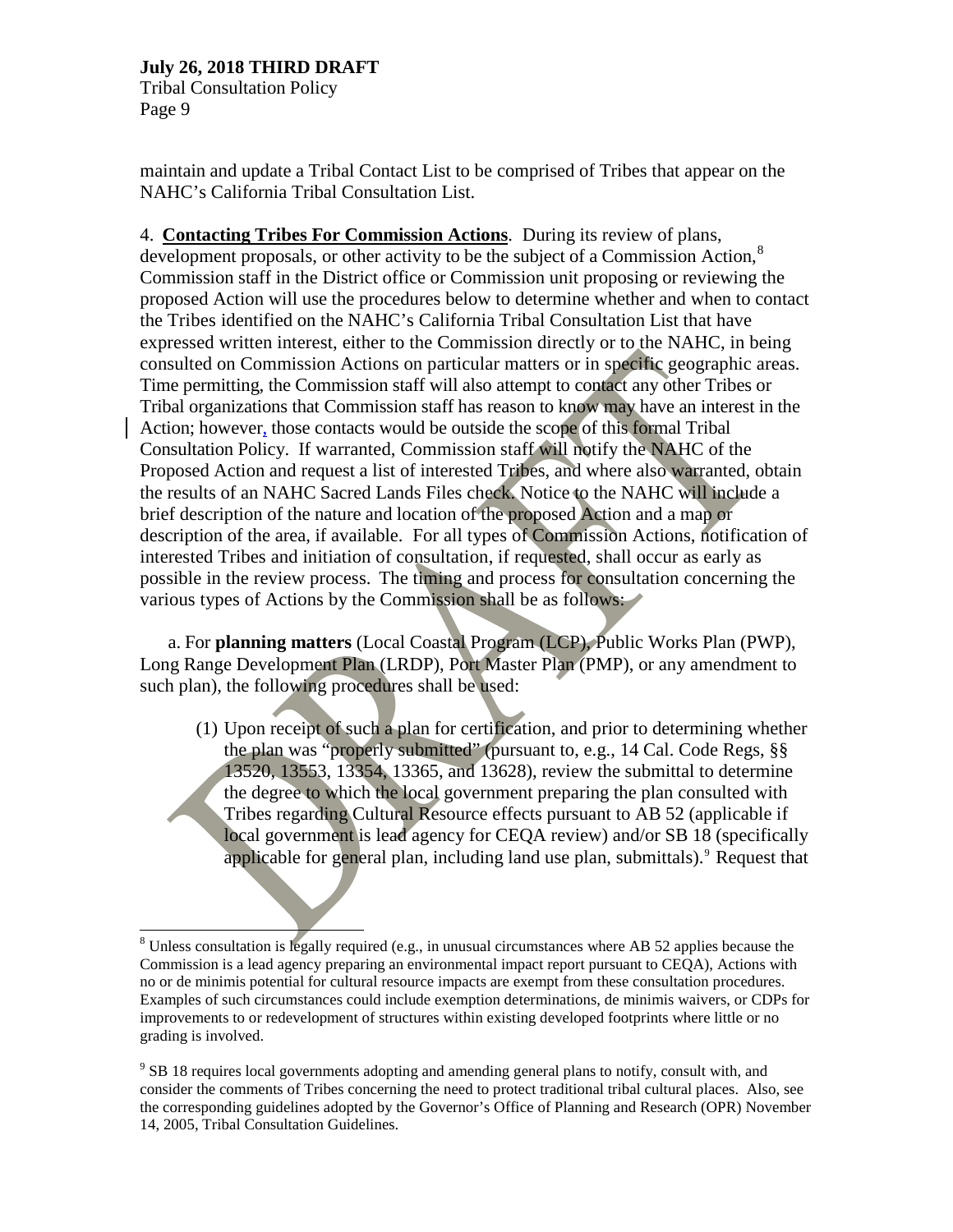Tribal Consultation Policy Page 10

> the local government submit additional information regarding tribal consultation, as appropriate and to the extent feasible given confidentiality limitations, although failure to do so would not generally be grounds for determining the submittal incomplete.

Promptly notify affected Tribes in the manner they have requested and initiate consultation if any of the following circumstances apply: a) consultation is appropriate given the nature of the proposed plan and its potential for impacts on Tribal Interests; b) Commission staff has reason to know that particular Tribes may have an interest in the Action (e.g., Commission staff has previously worked with a Tribe on concerns in the geographic area); c) any Tribe(s) expressed unresolved concerns about the Action's impacts on Tribal Interests during a local review process or requests consultation with the Commission for the Action; or d) a Tribe has specifically requested that the Commission notify it of this type of Action—e.g., all Actions in this location or of this type.

- (2) Regardless of whether the Commission engages in consultation as described above, provide written public notice to all interested Tribes in accordance with standard Commission notice procedures for upcoming hearings. Where feasible, schedule the item for the hearing in a location convenient to the project site in order to facilitate maximum participation by affected Tribes.
- (3) Include in staff recommendations to the Commission a summary of the results of any local government and/or Commission staff consultations described in this Tribal Consultation Policy, with sensitivity to the Tribal confidentiality needs as described in this Policy, and with publicly available summaries of identified concerns included only if the affected Ttribes agree to such disclosure in writing.

b. For **permitting matters** (i.e., review of Coastal Development Permits (CDPs), appeals of locally-issued Coastal Development Permits, and Notices of Impending Development (NOID)), the following procedures shall be used:

# (1) **CDP applications**:

(A)For **coastal development permit applications** submitted directly to the Commission, prior to deeming the application "filed" (pursuant to 14 Cal. Code Regs, § 13056), review the project's locally-issued CEQA compliance documents to determine whether they included Tribal Consultation and consideration of Cultural Resource effects.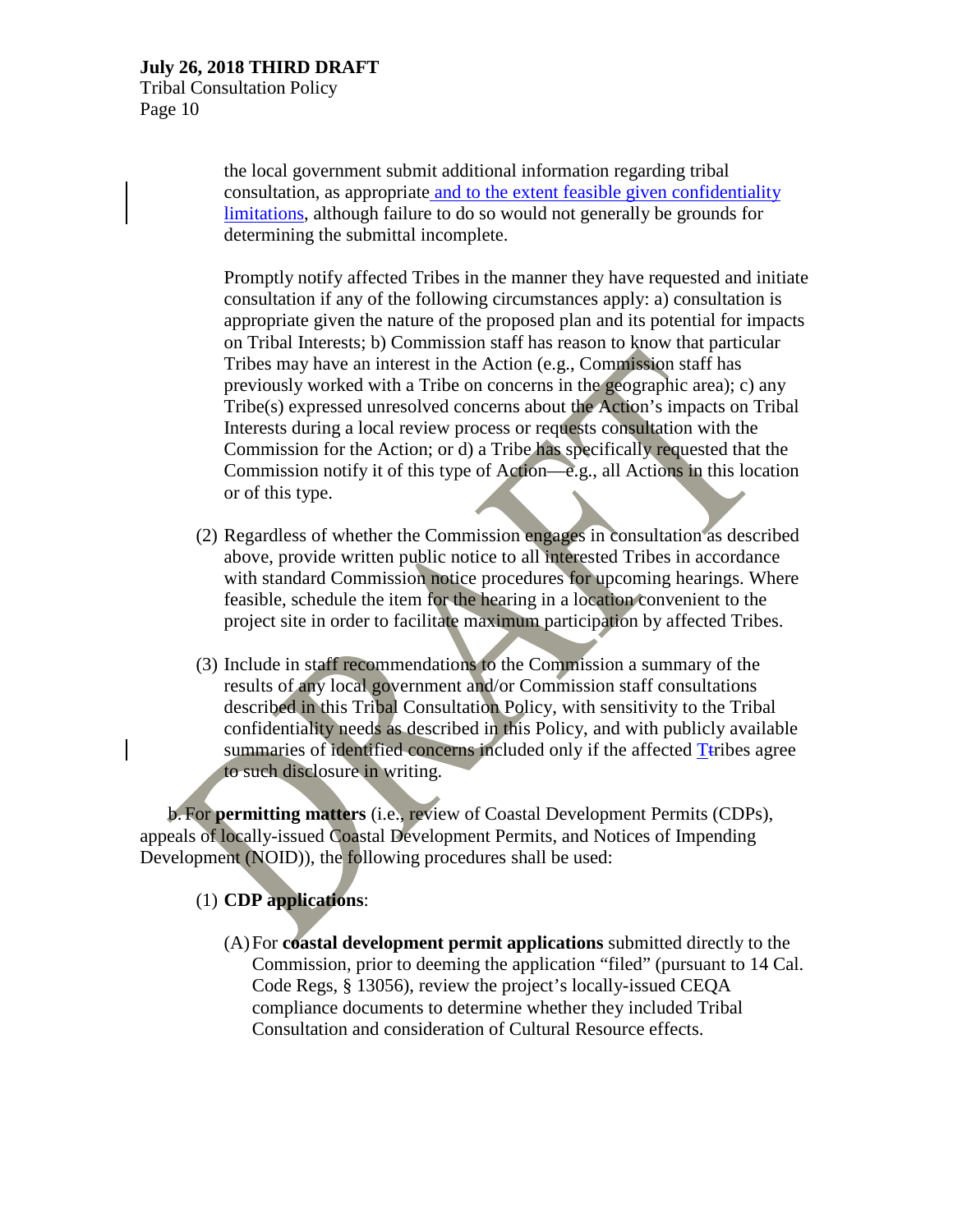Tribal Consultation Policy Page 11

# (2) **Appeals**:

(A)For **appeals** of locally-issued coastal development permit applications, review the local government file to determine, if possible, whether the local government engaged in Tribal Consultation. Given the short statutory deadlines for Commission review of appeals, any necessary consultation may need to occur more quickly and be less formal than in other instances. In addition, the Commission is only authorized to consider impacts to Tribal Interests in the "substantial issue" phase of a permit appeal if those impacts were raised in the appeal itself.

# (3) **For both CDPs and appeals**:

- (A)Promptly notify affected Tribes in the manner they have requested and initiate consultation if any of the following circumstances apply: a) consultation is appropriate given the nature of the proposed development and its potential for impacts on Tribal Interests; b) Commission staff has reason to know that particular Tribes may have an interest in the Action (e.g., Commission staff has previously worked with a Tribe on concerns in the geographic area); c) any Tribe(s) expressed unresolved concerns about the Action's impacts on Tribal Interests during a local review process; or d) a Tribe has specifically requested that the Commission notify it of this type of Action—e.g., all Actions in this location or of this type.
- (B) Provide written Public Notice to all interested Tribes in accordance with standard Commission notice procedures for upcoming hearings. Where possible, schedule the item for the hearing in a location that is closest to the project site, or within the city or county limits of the LCP item, in order to facilitate maximum participation by affected Tribes.
- (C)Include in staff recommendations to the Commission a summary of the results of any local government or Commission staff consultations described in this Tribal Consultation Policy, with sensitivity to the Tribal confidentiality needs as described in this Policy, and with summaries of identified concerns included only if the affected tribes agree to such disclosure in writing.

# (4) **For NOIDs**

(A) For NOIDs received by Commission staff pursuant to PWPs or LRDPs, use the same procedures as above; however, given the short statutory deadlines for Commission review of notices of impending development (generally 30 working days total), any necessary consultation may need to occur more quickly and be less formal than in other instances.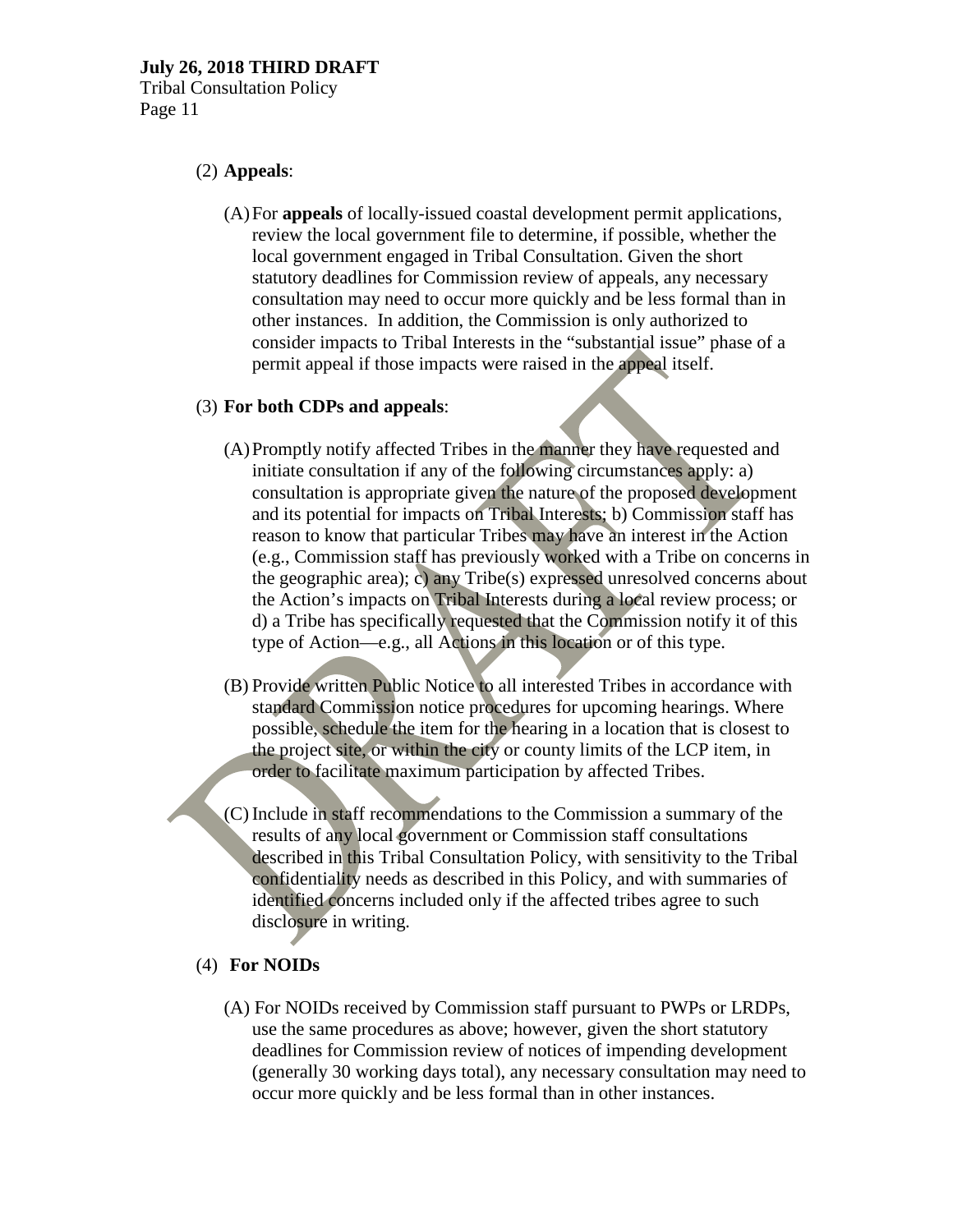Tribal Consultation Policy Page 12

c. For **federal consistency** reviews (under the Coastal Zone Management Act)<sup>10</sup>, the following procedures shall be used:

#### **(1) Projects and Plans Carried out by Federal Agencies**

- (A)Review consistency determinations submitted by federal agencies to determine the extent of federal agency consultation with both federally and non-federally recognized Tribes. This review should include (but not be limited to) federal agency consultation pursuant to National Environmental Policy Act (NEPA) guidance for Tribal Consultation, National Historic Preservation Act (NHPA) Section 106 (36 CFR Part 800), and Advisory Council for Historic Preservation (ACHP) guidance for Consulting with Indian Tribes in the Section 106 Review process.
- (B)If a federal agency has only consulted with federally-recognized Tribes, determine, through coordination with the California Native American Heritage Commission (NAHC), the California State Office of Historic Preservation (OHP), and/or any known Tribal Historic Preservation Officers (THPOs) or representative of potentially affected Tribes, which, if any, non-federally recognized Tribes may attach cultural significance to areas potentially affected by the federal project or plan.
- (C) Notify all interested Tribes as early as possible in the review process and initiate consultation, if requested.
- (D) Provide written Public Notice to all interested Tribes in accordance with standard Commission notice procedures for upcoming hearings.

(E) Include in staff recommendations to the Commission a summary of the results of any consultations described above.

# **(2) Projects Permitted or Funded by Federal Agencies**

- (A) Review submittals by applicants for federal permits, or applicants by state or local governments for federal funding (i.e., consistency certifications) to determine whether any CEQA documents were prepared, and if so, the extent of Tribal Consultation pursuant to AB 52.
- (B) If no CEQA documents were prepared, but NEPA documents were prepared (or are in the process of being prepared) by the permitting or funding agencies, follow the consultation steps outlined in Section  $4.c.(1)(A)$  above.

<span id="page-20-0"></span> $10$  16 U.S.C. Section 1456, with implementing regulations at 15 CFR Part 930.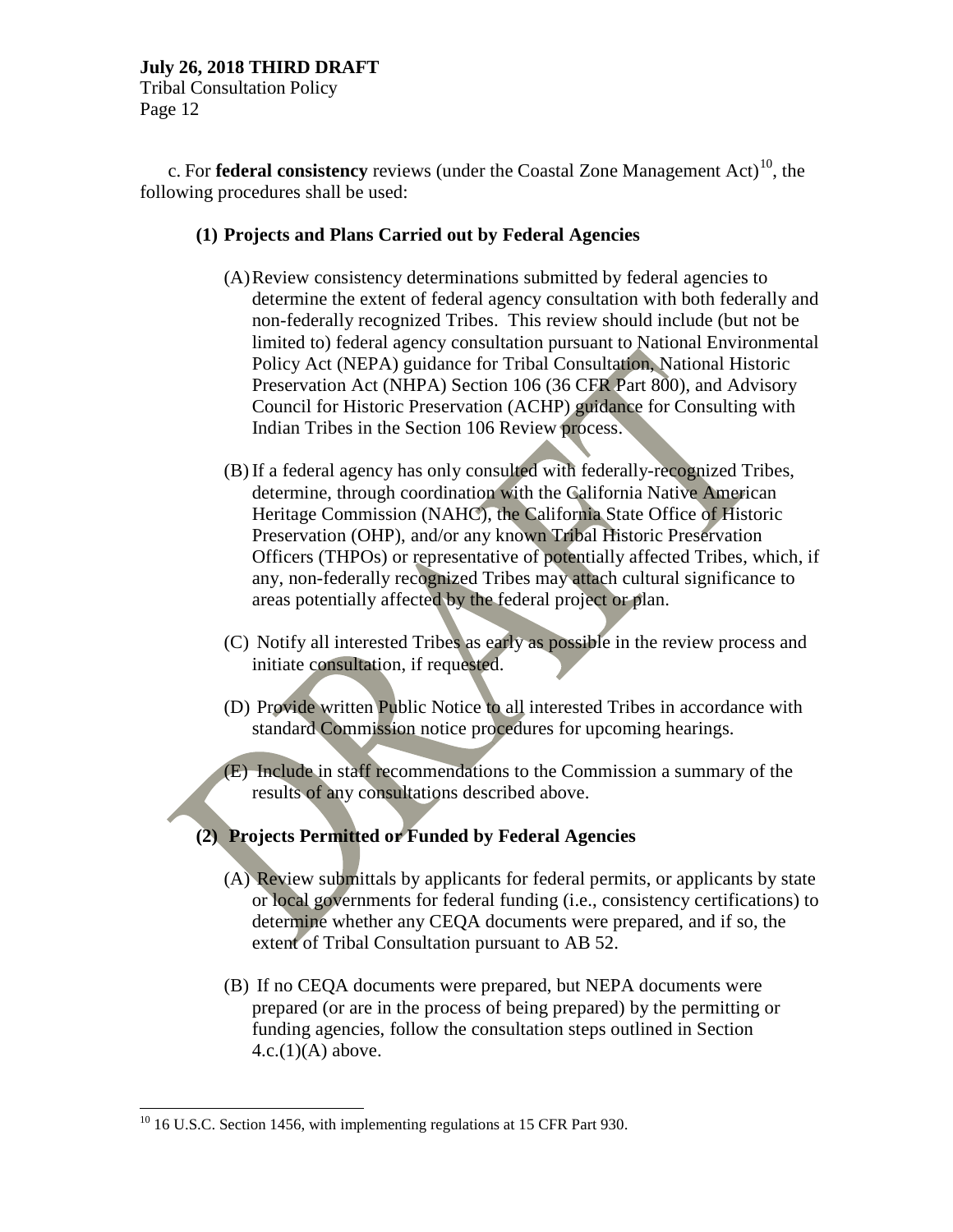Tribal Consultation Policy Page 13

- (C) Notify all interested Tribes as early as possible in the review process and initiate consultation, if requested.
- (D) Provide written Public Notice to all interested Tribes in accordance with standard Commission notice procedures for upcoming hearings.
- (E) Include in staff recommendations to the Commission a summary of the results of any such consultation.

d. For **other** actions, if it is unclear which procedure is most appropriate for a different type of Commission Action, or if more than one of the above procedures are combined, contact the Commission's designated Tribal Liaison for further guidance.

5. **Written Notice to Tribes**. Once a list of potentially affected Tribes has been compiled, and when a Tribe has specifically requested written notice, Commission staff in the District or unit reviewing the proposed Action will send written notice to the potentially interested Tribes. The written notice will:

a. Be sent to the Tribal Chairperson or other person listed on the Consultation List provided by NAHC, the appointed Tribal Historic Preservation Officer, or any other Tribal officials or employees identified by the Tribe as lead contacts pursuant to Section VI(2) of this Policy. If the Tribe does not clearly designate one or more lead contact people, or if it designates too many contact people for the Commission to feasibly communicate with, the Commission may defer to the individual listed on the Consultation List maintained by the NAHC.

b. Be sent in a timely manner to ensure an opportunity to provide input at the earliest possible stage in the review and decision-making process. Whenever feasible, the Commission will seek to provide notice within 14 days of determining that an application for a proposed Action is complete or otherwise beginning its formal review process for the Action.

c. Be drafted and sent separately from any general public notice;

d. Include a brief description of the proposed Action; a map or description of the location or region potentially affected by the proposed Action;

e. Offer to consult with the Tribe regarding the proposed Action, its anticipated impacts on Tribal Interests, and potential ways to minimize or mitigate these impacts while taking into account the tribal cultural values and meaning of the resource to the consulting California Native American Tribe, before the Commission takes an Action; and

f. Provide Commission contact information for obtaining further information and for initiating consultation.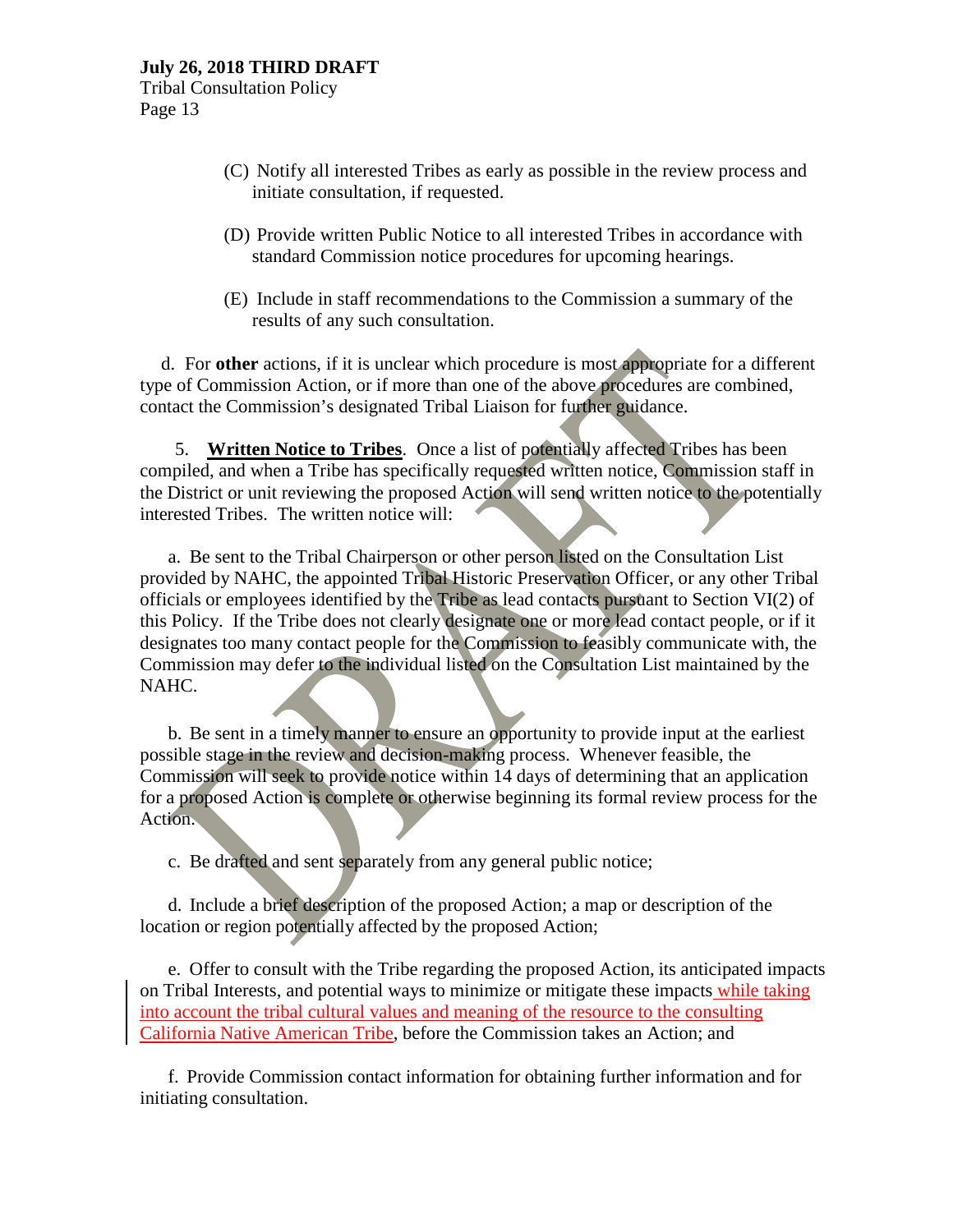Tribal Consultation Policy Page 14

g. Request that the Tribe respond within 30 days of receiving the Commission's notice, or sooner if feasible or required due to legal deadlines for Commission Action.

6. **Changes to Proposed Activities**. If, after providing notice to Tribes, there are substantially changed circumstances that could affect Tribal Interests in a manner not contemplated when the original notice was sent, Commission staff in the District or program proposing or reviewing the Action should issue a supplemental notice to affected Tribes. If legal deadlines do not permit formal notice, informal notice should be provided to the extent feasible.

# **VII. TRIBAL CONSULTATION**

**1. Initiation of Consultation**. Consultations may be initiated by either a Tribe or the Commission.

a. All requests by a Tribe for consultation must be submitted in writing to the Tribal Liaison(s) identified in Attachment 1. The request for consultation should indicate if a oneon-one meeting is preferred, or if it is acceptable to schedule a consultation meeting with other affected Tribes present. Upon receipt of a request for consultation, the Commission shall provide the Tribe with a written acknowledgement that it has acceptreceived the request.

b. All requests by the Commission for consultation will be made in writing to the chairperson of the Tribe, or its designated representative.

**2. Preparing for a Consultation**. For a consultation to be effective, prior to holding the consultation Commission staff in the District or unit reviewing the proposed Action should take reasonable steps to work with the Tribe's representatives to:

a. understand the Tribe's current and historical relationship to the resources that may be affected by the proposed Action;

- b. understand the Tribe's government structure and decision-making process;
- c. identify key issues and concerns;
- d. identify the participants in the consultation;
- e. determine an appropriate location and time for the consultation; and
- f. understand the Tribe's concerns over culturally sensitive information.

**3. Time, Place, and Manner of Consultations**. Whenever feasible and consistent with applicable legal deadlines, the Commission will seek to commence consultations within 30 days after receipt of a written request for consultation from the Tribe. The Commission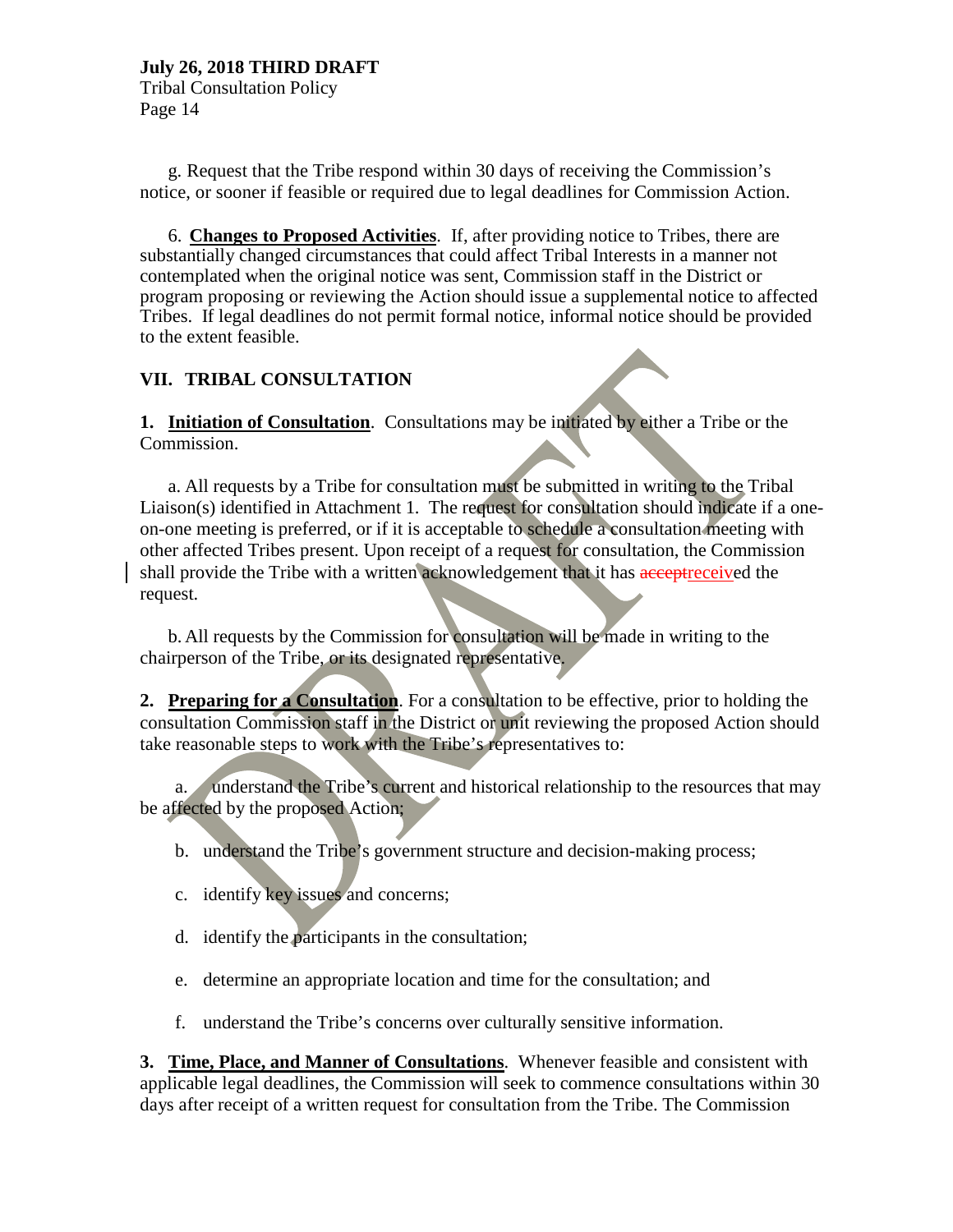Tribal Consultation Policy Page 15

staff will pursue in-person consultations when feasible given the timing, funding, and travel constraints of the Tribes and the Commission staff. When feasible, the Commission staff will seek to arrange in-person consultations at the Tribe's offices, or Commission District offices. The Commission staff will work with Tribes, on a case-by-case basis, to determine the appropriate form and manner of consultation. Prior to any consultation, the Commission staff will provide the Tribes with documentation about the proposed Action. In addition, the Commission staff shall make a good faith effort to inform the Tribe in writing of the names and positions of those who will represent the Commission staff during the consultation.

**4. Commission Staff Representation at Consultations**. The Commission's consultation process is designed to facilitate direct communication between tribal decision makers and the Commission staff bringing recommendations for Commission consideration. Tribes involved in Consultation shall receive written notice of any subsequent Commission hearings where matters that were the subject of Consultation will be decided by the Commission. Tribes will be encouraged to attend or submit written comments to the Commission concerning Commission staff recommendations. Tribes will also be encouraged to notify the Tribal Liaison if a Tribe believes a staff recommendation has not fairly characterized the results of the Consultation. While the Commission staff will consider any Tribal comments in making its recommendation, the Commission retains ultimate authority with respect to all Commission Actions.

**5. Substance of Consultations**. As a part of the consultation, the parties may propose mitigation measures or alternatives capable of avoiding or substantially lessening potential impacts to a Tribal Cultural Resource or alternatives that would avoid impacts to a tribal Cultural Resource. If the Tribe requests consultation regarding alternatives to the project, recommended mitigation measures, or the effects of the project or any alternatives, the consultation shall include those topics. The consultation may also include discussion of any other topics of interest to Tribes and/or related to Coastal Act consistency, including issues related to confidentiality procedures or protocols. If the parties agree on any mitigation measures through the consultation, the Commission staff will normally include those measures in its staff recommendation to the Commission.

**6. Informal Staff-to-Staff Meetings.** At times, both Tribes and the Commission staff may seek to pursue informal discussions and negotiations concerning a proposed Commission Action. The Commission encourages informal meetings, and nothing in this policy shall be construed to prohibit or otherwise inhibit the Commission staff and a Tribe from pursuing such meetings. In addition, if a Tribe wishes to consult with Commission staff about a potential violation of the Coastal Act of which it has knowledge, it may contact the Tribal Liaison, who will coordinate with Commission enforcement staff to arrange appropriate consultation.

**7. Joint Consultation**. To conserve limited tribal, federal, state, and local government resources, the Commission will participate in joint consultations with: (a) other federal, state, or local government agencies when all parties agree and there are sufficient issues in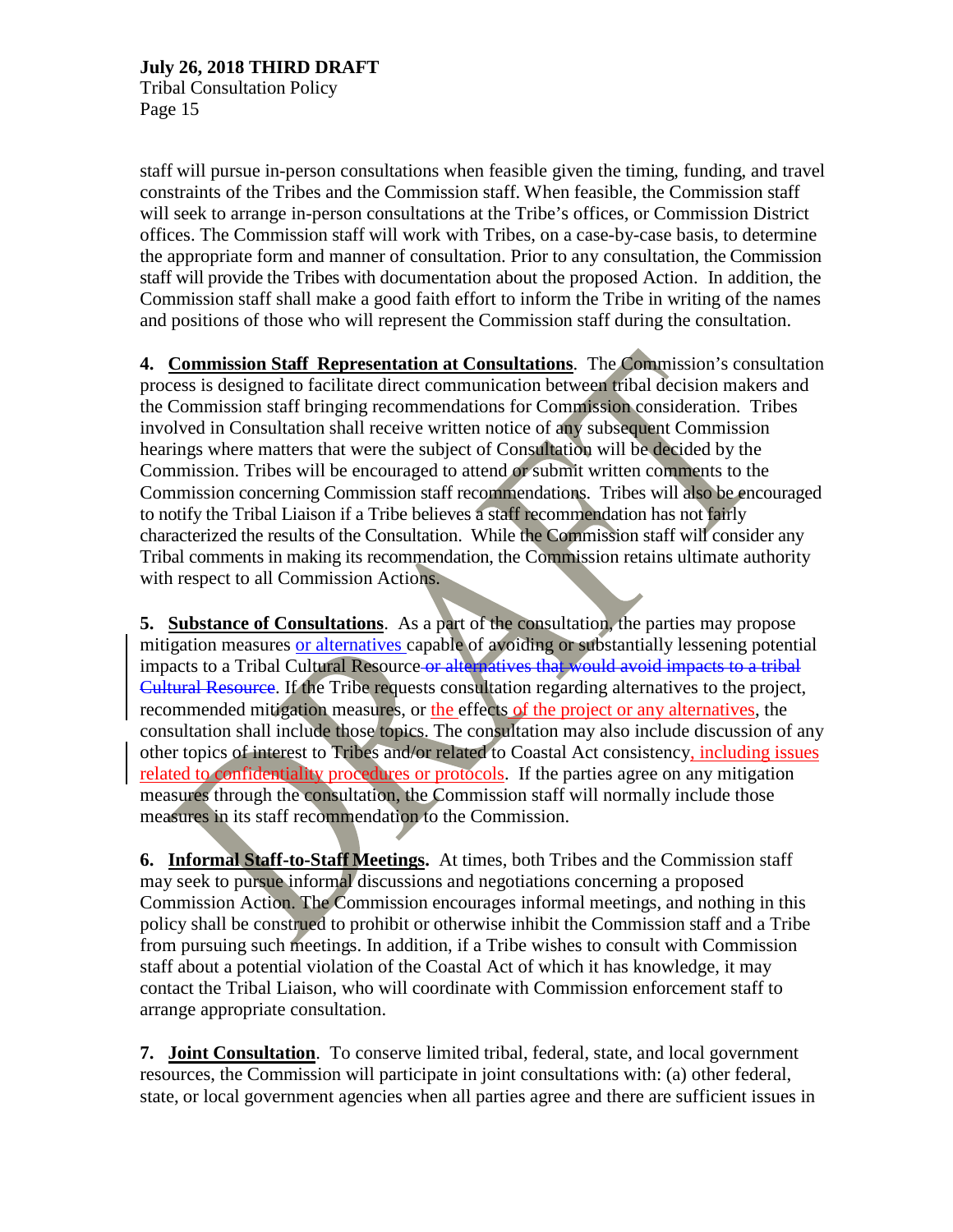Tribal Consultation Policy Page 16

common to warrant a joint consultation; or (b) more than one Tribe when all parties agree and there are sufficient issues in common to warrant a joint consultation.

**8. Limitations of the Consultation Policy**. The Coastal Act, Permit Streamlining Act, and other state and federal law impose various deadlines on Commission Actions. The Commission will strive to conduct tribal consultation, as outlined in this Consultation Policy, within these statutory deadlines; however, the Commission often does not have the authority to modify statutory deadlines for Commission Actions and may, therefore, need to consult in a different manner or timeframe in cases where the Commission must act quickly pursuant to statutory deadlines. Additionally, to the extent that any state, federal, or other applicable law requires the Commission to consult with Tribes in a manner that conflicts with the procedures outlined in this Consultation Policy, the Commission will follow the requirements of that law rather than the procedures in this Policy. This Consultation Policy is not intended to and does not create, expand, limit, or waive any legal rights or obligations of the Commission, a Tribe, or any other party.

# **9. Reporting and Record-keeping.**

a. Commission staff shall keep records of all consultations with Tribes and those records shall be kept confidential to the fullest extent required by law.

b.Commission staff shall not include in any publicly available report prepared pursuant to this Consultation Policy confidential culturally sensitive information received from a Tribe unless the Tribe consents to such disclosure in writing.

# **VIII. DISPUTE RESOLUTION PROCESS**

1.If a Tribe is dissatisfied with how a district or unit of the Commission has conducted the consultation process, it may contact the Tribal Liaison at the contact locations shown on the following pages.

2.The Tribal Liaison shall review any complaints submitted pursuant to this section and work with Commission staff and the Tribe to ensure the issue is resolved to the parties' mutual satisfaction. If the Tribal Liaison is unable to resolve the issue, the Tribal Liaison shall refer the matter to the Executive Director or a designee at an appropriate level of authority.

3.If a Tribe believes the Commission staff has not been responsive to its concerns, the Tribe is encouraged to make its concerns known to the Commission during the public hearing on the matter or during Commission meeting times set aside each day of Commission meetings for public statements about items not on the agenda, or in writing to the Commissioners.

# **Attachment – Commission Staff Tribal Liaison List and Contact Information**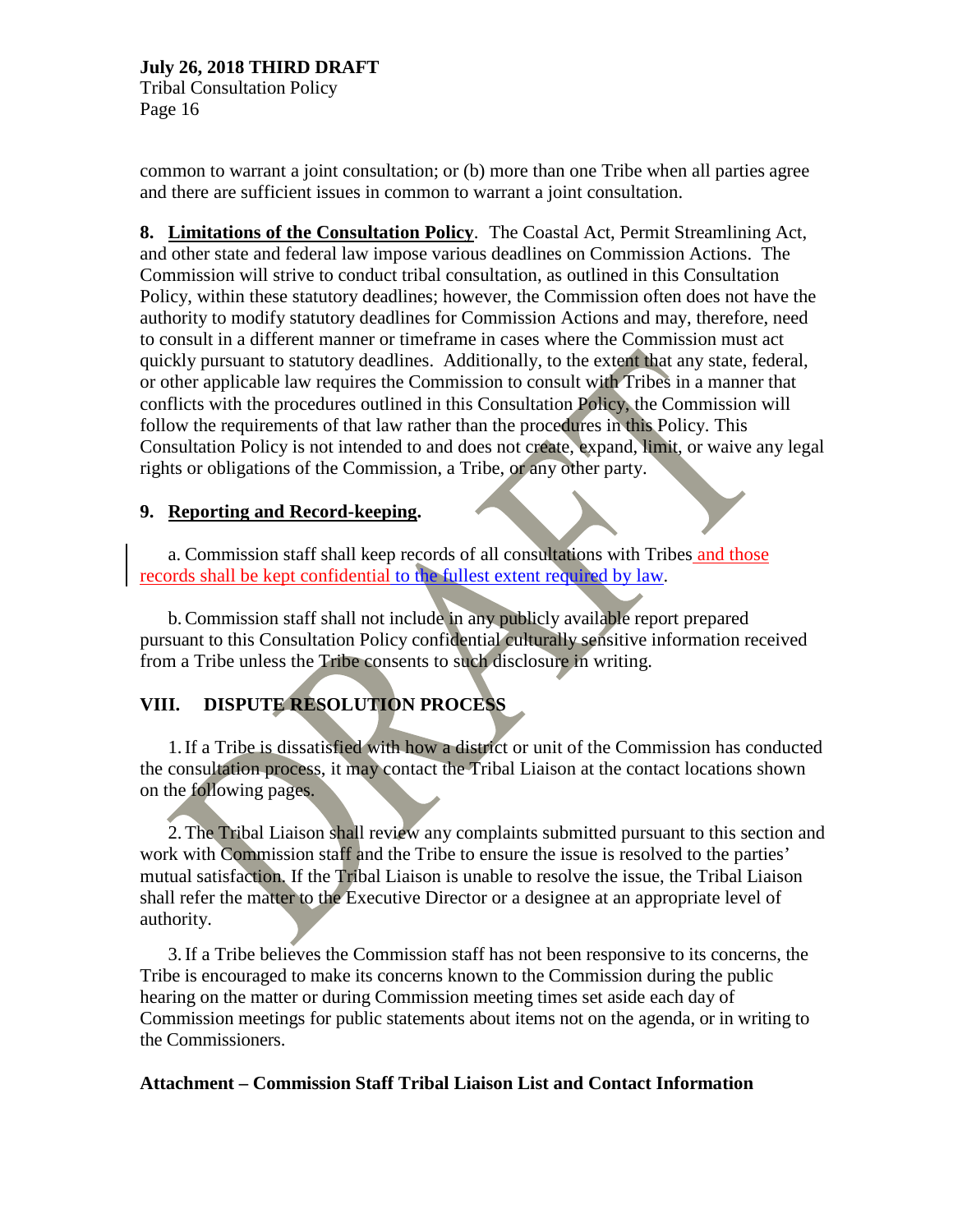Tribal Consultation Policy Page 17

# **Attachment 1**

# **Commission Staff Tribal Liaison and Contact Information**

# **Primary Headquarters Tribal Liaison Contact Information**

### **Headquarters**

California Coastal Commission 45 Fremont St, Suite 2000 San Francisco, CA 94105-2219 Phone: (415) 904-5200 Fax: (415) 904-5400

# **District Office Tribal Liaisons Contact Information, and Counties Covered**

| California Coastal Commission<br><b>North Coast District Office</b><br>1385 Eighth Street, Suite 130<br>Arcata, CA 95521 | Counties:<br>Del Norte<br>Humboldt<br>Mendocino |  |
|--------------------------------------------------------------------------------------------------------------------------|-------------------------------------------------|--|
| Phone: (707) 826-8950                                                                                                    |                                                 |  |
| Fax: (707) 826-8960                                                                                                      |                                                 |  |
|                                                                                                                          |                                                 |  |
| California Coastal Commission                                                                                            | <b>Counties:</b><br>Sonoma                      |  |
| <b>North Central Coast District Office</b>                                                                               | Marin                                           |  |
| 45 Fremont Street, Suite 2000.                                                                                           | San Francisco                                   |  |
| San Francisco, CA 94105                                                                                                  | San Mateo                                       |  |
| Phone: $(415)$ 904-5260                                                                                                  |                                                 |  |
| Fax: (415) 904-5400                                                                                                      |                                                 |  |
|                                                                                                                          |                                                 |  |
| <b>California Coastal Commission</b>                                                                                     | Counties:<br>Santa Cruz                         |  |
| <b>Central Coast District Office</b>                                                                                     | Monterey                                        |  |
| 725 Front Street, Suite 300                                                                                              | San Luis Obispo                                 |  |
| Santa Cruz, CA 95060                                                                                                     |                                                 |  |
| Phone: (831) 427-4863                                                                                                    |                                                 |  |
| Fax: (831) 427-4877                                                                                                      |                                                 |  |
|                                                                                                                          |                                                 |  |
| California Coastal Commission                                                                                            | Counties:<br>Santa Barbara                      |  |
| <b>South Central Coast District Office</b>                                                                               | Ventura                                         |  |
| 89 S. California Street #200                                                                                             | Los Angeles (Ventura Co. line to                |  |
| Ventura, CA 93001                                                                                                        | Pacific Palisades)                              |  |
| Phone: (805) 585-1800                                                                                                    |                                                 |  |
| Fax: (805) 641-1732                                                                                                      |                                                 |  |
|                                                                                                                          |                                                 |  |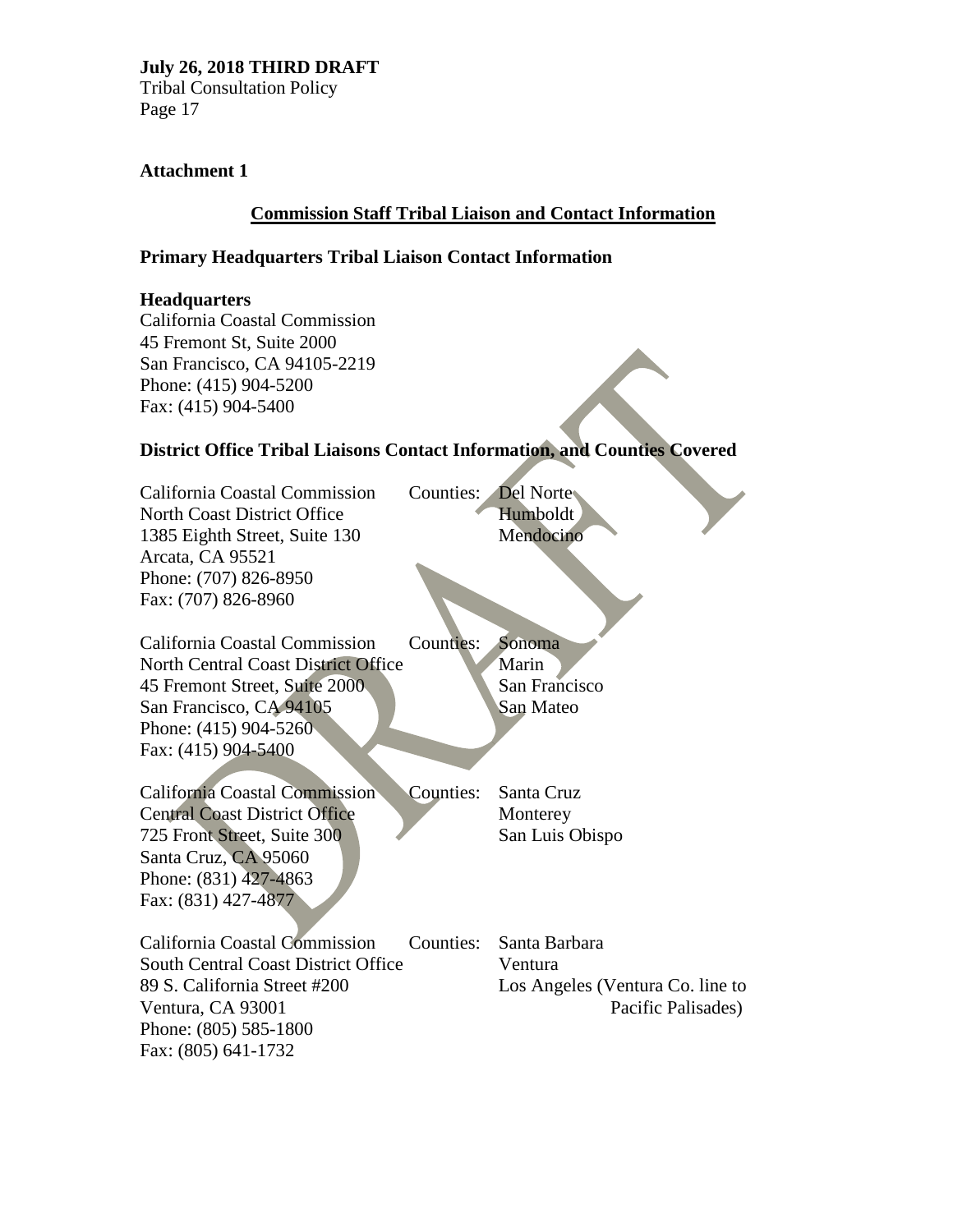Tribal Consultation Policy Page 18

California Coastal Commission Counties: Los Angeles (Pacific Palisades to Orange Co. line) South Coast Area Office **Orange** 200 Oceangate, Suite 1000 Long Beach, CA 90802-4302 Phone: (562) 590-5071 Fax: (562) 590-5084 California Coastal Commission Counties: San Diego San Diego Coast District 7575 Metropolitan Drive, Suite 103 San Diego, CA 92108-4321 Phone: (619) 767-2370 Fax: (619) 767-2384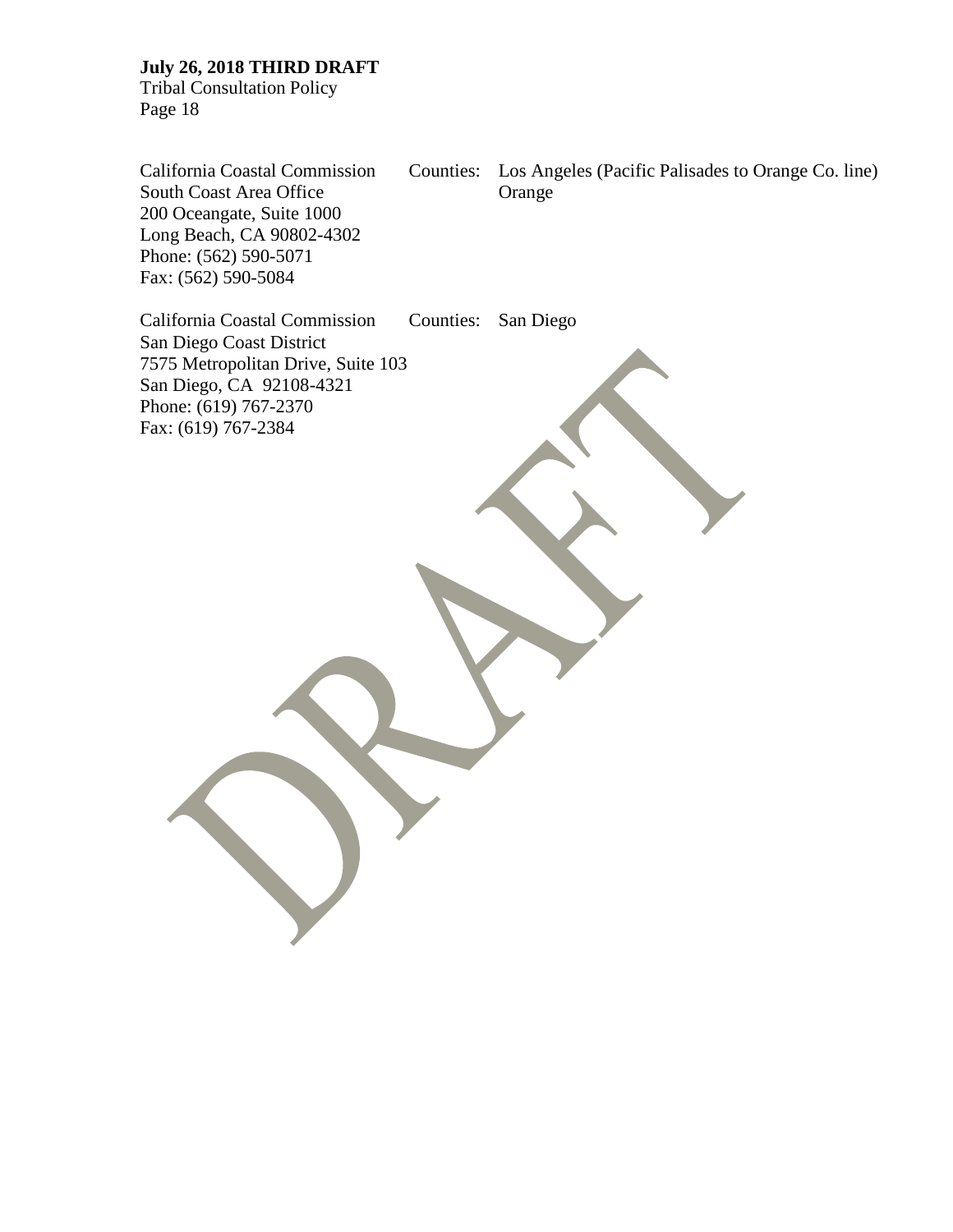<span id="page-27-0"></span>

May 30, 2018

California Coastal Commission 45 Fremont, Suite 2000 San Francisco, CA 94105-5200

RE: California Coastal Commission's Draft Tribal Consultation Policy

Ayekwee,

Wah-klew for the opportunity to comment on the most recent version of the California Coastal Commission Draft Tribal Consultation Policy. The Yurok People live along the lower 40 miles of the Klamath River as well as 60 miles of the California Coast as we have since time Immemorial. Coastal resources are a corner stone of Yurok Culture and Spirituality. Our commercial and subsistence use of coastal resources is well documented in both the historical record and the oral history of our people. The Yurok Tribe understands deeply the need for a healthy and vibrant coastal ecosystem to not only the health of the world around us but to the health of our people as well. We are encouraged by the outreach the California Coast Commission has made during the review process for this draft consultation policy. We share in the idea that through better communication between the Tribes and the Commission we can come to joint decisions that benefit all Native Coastal Nations and Californians alike.

Upon thorough review of the draft consultation policy the Yurok Tribe and the Yurok Tribal Heritage Preservation Office support the inclusion of the redlined edits in the attached draft policy. Although, there were many sections that were improved upon we now feel that the additions add to the intent of the document as a whole. The additions to the draft policy will help to strengthen the relationships between Tribes and the Commission, while encouraging meaningful consultation and collaboration. As the Yurok Tribe has managed our coastal resources since time Immemorial, we look forward to being able to share our valuable insight to the commission for future management goals, objectives, and protections measures.

Please feel free to contact us at any time for further discussion.

Wah-klew,

Frankie Myers Tribal Heritage Preservation Officer.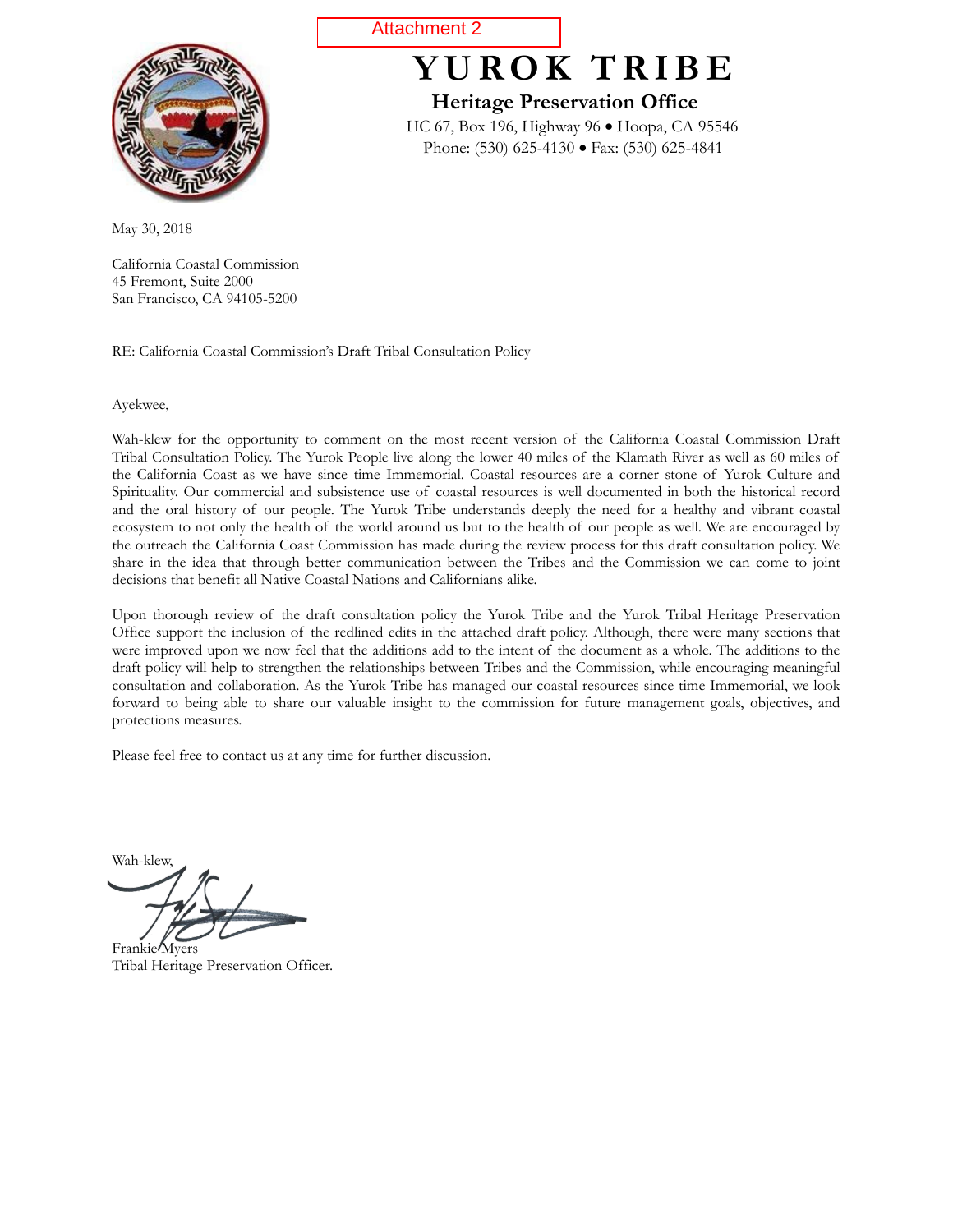# **SAN LUIS REY BAND OF MISSION INDIANS**

*1889 Sunset Drive • Vista, California 92081 760-724-8505 • FAX 760-724-2172 www.slrmissionindians.org* 

May 9, 2018

Mark Delaplaine Manager Energy, Ocean Resources & Federal Consistency Division California Coastal Commission **VIA ELECTRONIC MAIL**  San Francisco, CA 94105-2219

45 Fremont Street, Ste. 2000 **Mark.Delaplaine@coastal.ca.gov**

## **RE: COMMENTS ON THE CALIFORNIA COASTAL COMMISSION'S SECOND DRAFT TRIBAL CONSULTATION POLICY**

Dear Mr. Delaplaine:

The San Luis Rey Band of Mission Indians ("SLR" or "Tribe"), a Luiseño California Native American tribe traditionally and culturally affiliated with California's southern coastline from Camp Pendleton through northern San Diego County, has received and reviewed the California Coastal Commission's ("CCC's") Second Draft Tribal Consultation Policy ("Consultation Policy"). The Tribe acknowledges the CCC's efforts in developing a tribal consultation policy pursuant to both Governor Edmund G. Brown Jr.'s Executive Order B-10-11 and Assembly Bill 52 (Gatto, 2014) ("AB 52"), as a California Lead Agency under the California Environmental Quality Act ("CEQA"). SLR further acknowledges the CCC's expressed commitment to recognizing California's brutal history towards its First People and its intention in rectifying the absence the CCC's invited involvement of California Native Americans and tribal governments in its mission of protecting and preserving California Native American ancestral coastal lands. And lastly, SLR wishes to acknowledge the CCC in its recognition that California Native American tribes who are traditionally and culturally affiliated with the California coast possess unique and valuable traditional knowledge and practices for conserving and managing coastal resources in a manner which is consistent with the spirit and intent of the California Coastal Act ("Coastal Act").

# **Comments on Section I: Background**

SLR recognizes and appreciates the CCC's acknowledgement of California's tragic and violent history suffered by the First People of California– from the early colonization of the Spanish, the occupation and forced servitude of the Mexican government, the atrocities of the California Gold Rush, the massacres suffered under state and federally –funded genocide, and California's *Act for the*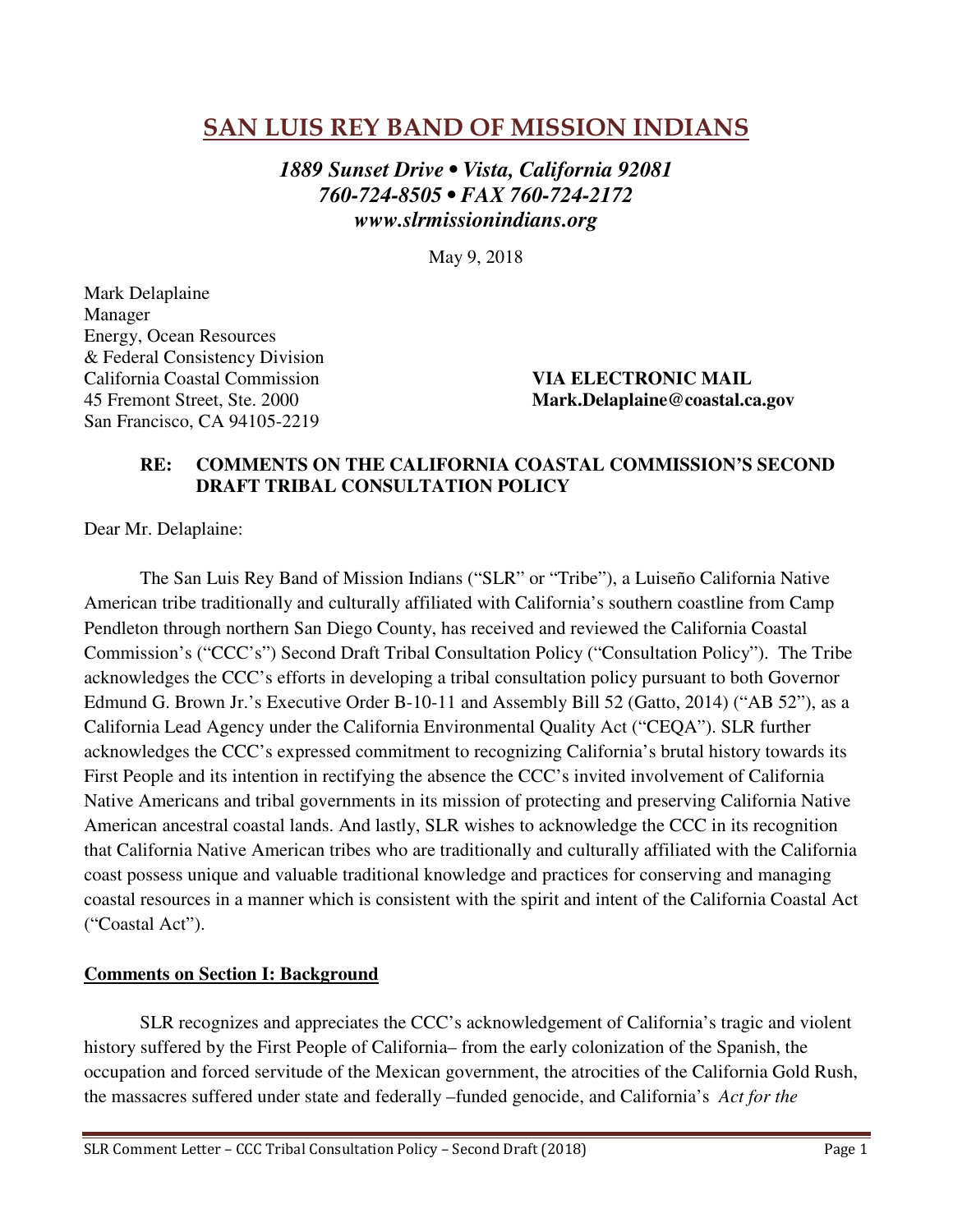*Government and Protection of Indians* in 1850: California Native Americans lost their lives, their culture, their language, the security of their communities, the safety of their persons and their families, their lands, and their livelihoods<sup>1</sup>. This history has been missing from not only public school textbooks, but also in how state government agencies have treated the traditional and cultural knowledge of its California native people and tribal governments upon generation, upon generation, upon generation.

In 2011, Governor Edmund G. Brown Jr. issued Executive Order B-10-11. The Executive Order required that *all* state agencies and departments under the Executive Branch were to develop Native American consultation policies and, for the first time, would be required to conduct outreach activities to solicit meaningful input from tribal governments regarding potential legislation, regulations, rules, and policy matters that may impact tribal governments. An opportunity to consult with the agencies and departments under the Executive Branch provided an opportunity for tribes to discuss matters with agencies such as the CCC, Caltrans, the California Natural Resources Agency, and the Department of Food and Agriculture, agencies that had not been previously incorporated into SB 18. Executive Order B-10-11also declared that the, "State and the Tribes are better able to adopt and implement mutuallybeneficial policies when they cooperate and engage in meaningful consultation; and … the State is committed to strengthening and sustaining effective government –to-government relationships between the State and Tribes by identifying areas of mutual concern and working to develop partnerships and consensus." The Executive Order further ordered that, "every state agency and department subject to [the Governor's] executive control shall encourage communication and consultation with California Indian Tribes. Agencies and departments shall permit elected officials and other representatives of tribal governments to provide meaningful input into the development of legislation, regulations, rules, and policies on matters that may affect tribal communities."

Although *Section I. Background* discusses SB 18, Executive Order B-10-11 and AB 52 and addresses the violent and genocidal history of California, SLR would recommend to the CCC to review what it has drafted and revise it to provide a more substantive explanation as to why SB 18, the Executive Order and AB 52 came about, the CCC's role of in the past in its outreach of coastal California Native American tribes and people and its potential negative impact to the protection of tribal cultural resources, and its intent and plan in moving forward in developing respectful relations and partnerships with coastal California Native American tribes.

Furthermore, there were two specific portions of this section that should be modified. Contained in the first sentence of the first paragraph of this section, the phrase "state-recognized" is used. This is a term of art used in other state governments, but not in California. There currently is no policy or

-

 $1$  Governor Brown's Proclamation for Native American Day (2016), "The contact between these first Californians and successive waves of newcomers over the three succeeding centuries was marked by the utter devastation of the native peoples, their families and entire way of life. The colonial regimes of Spain and Mexico through disease and enforced servitude cut the indigenous population by more than half. Then the Gold Rush came, and with it, a wave of new diseases and wanton violence which reduced the Native population again, this time by more than 80 percent. The newborn State of California actually paid for the killing of Native peoples and tolerated or encouraged policies of warfare, slavery and relocation that left no tribe intact."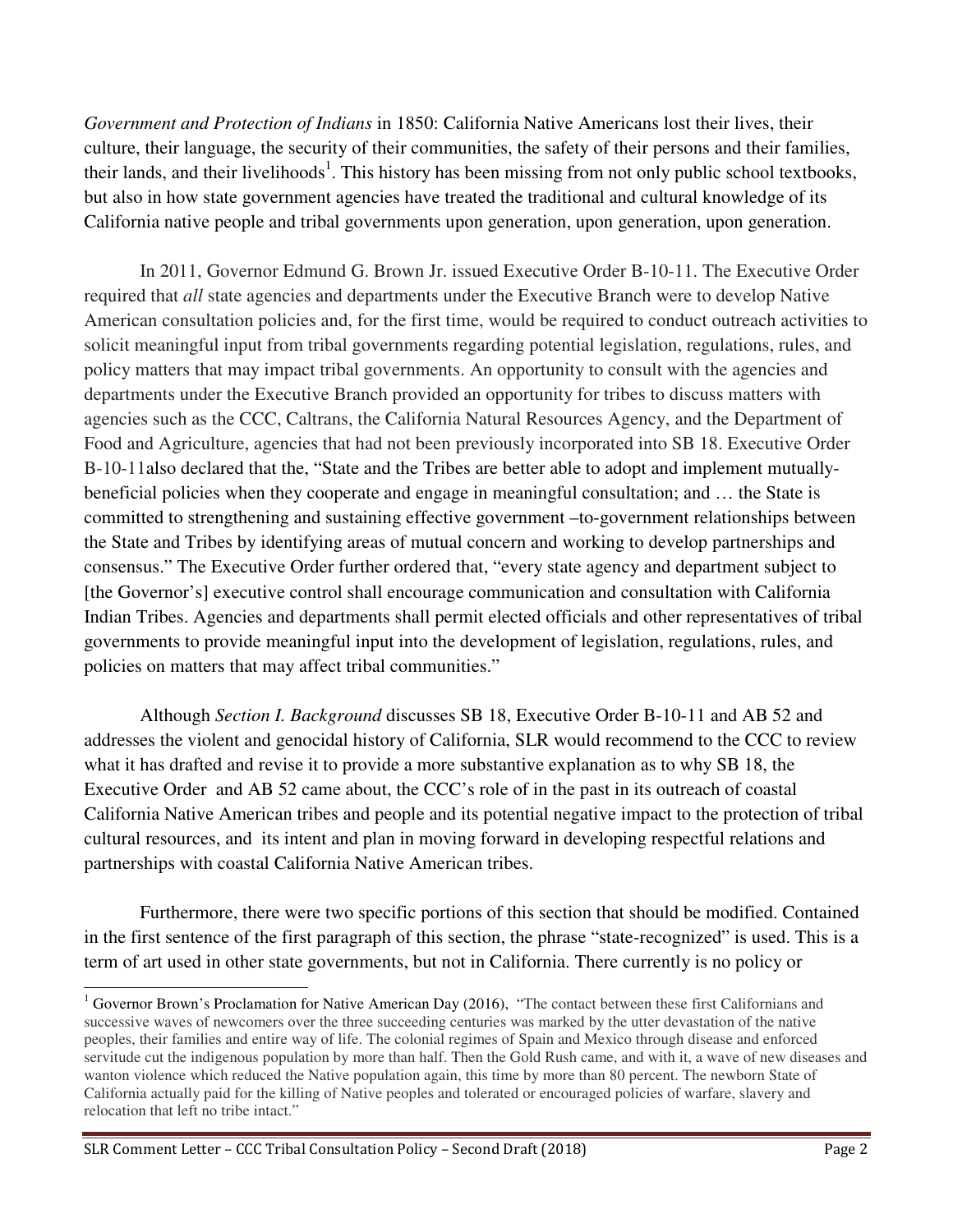legislative procedure for a California Native American tribe to be "state-recognized." Instead, SLR recommends that this phrase be deleted and the CCC either (1) remove the phrase "federally- and staterecognized" and leave in place the term of art "California Native American Tribes," or (2) remove the phrase "state-recognized" and put in its place "non-federally recognized." In utilizing the term of art "California Native American Tribe" only, without raising distinction between two types of tribal governments in California, the CCC would be in conformity with existing California statutes applying consultation requirements to both types of tribes<sup>2</sup>. As the CCC acknowledges, the history of California is particularly brutal, especially along the California coastal communities, and because of its early laws<sup>3</sup>, California acknowledges and consults with both non-federally and federally recognized tribal governments without distinction in terminology when dealing with the protection and preservation of tribal cultural resources. The final comment SLR has to this particular section, is the Tribe's support of the CCC in its recognition that traditional ecological knowledge is consistent and in-line with the mission of the CCC and the Coastal Act itself. However, SLR directs the CCC's attention to paragraph 8 of this section. It is imperative that the CCC recognize the difference between archaeological resources and tribal cultural resources, and that they must be considered as separate resources, as they are treated as different resources in CEQA, and therefore, SLR respectfully requests that "tribal cultural resources" be inserted into the first sentence prior to the word "archaeological."

#### **Comments on Section II. Definitions**

SLR has reviewed *Section II. Definitions*, and the Tribe's overriding concern regarding this section involves the definition of "Cultural Resources." As had been previously discussed, in CEQA cultural resources are categorized as historical, archaeological and paleontological resources. The definition provided by the Consultation Policy for "Cultural Resources," however, mirrors that of the definition provided in CEQA for "Tribal Cultural Resources.<sup>4</sup>" Consistency of understanding and application of such important terms, such as tribal cultural resource in a California government agency's tribal consultation policy, between two government entities is paramount to a successful relationship. Therefore, SLR requests and recommends that the Consultation Policy be modified, in its entirety, to replace the phase "cultural resource(s)" when referring to resources of California Native American interest, with the phrase "*tribal cultural resource*."

SLR concurs with the removal of the definition for "Indian Country or Tribal Lands," on the basis of relevancy as it relates to the successful implementation of the Coastal Act and/or the CCC's jurisdiction and authority over reservation lands that are held in trust by the federal government for the benefit of a federally-recognized tribal government. For those same reasons, SLR does not find it

<sup>&</sup>lt;sup>2</sup> SB 18 (Burton, 2004) was the first time the term, "California Native American tribe" was used and defined in California law. According to the *Governor's Office of Planning and Research Supplemental Guidelines to SB 18 (2005)*, "All California Native American tribes, whether officially recognized by the federal government or not, represent distinct and independent governmental entities with specific cultural beliefs and traditions and unique connections to areas of California that are their ancestral homelands. *See also* AB 52 (Gatto, 2014).

<sup>3</sup> *Early California Laws and Policies Related to California Indians*, Kimberly Johnston-Dodds, September 2002

<sup>4</sup> California Public Resources Code Section 21704.

SLR Comment Letter – CCC Tribal Consultation Policy – Second Draft (2018) Page 3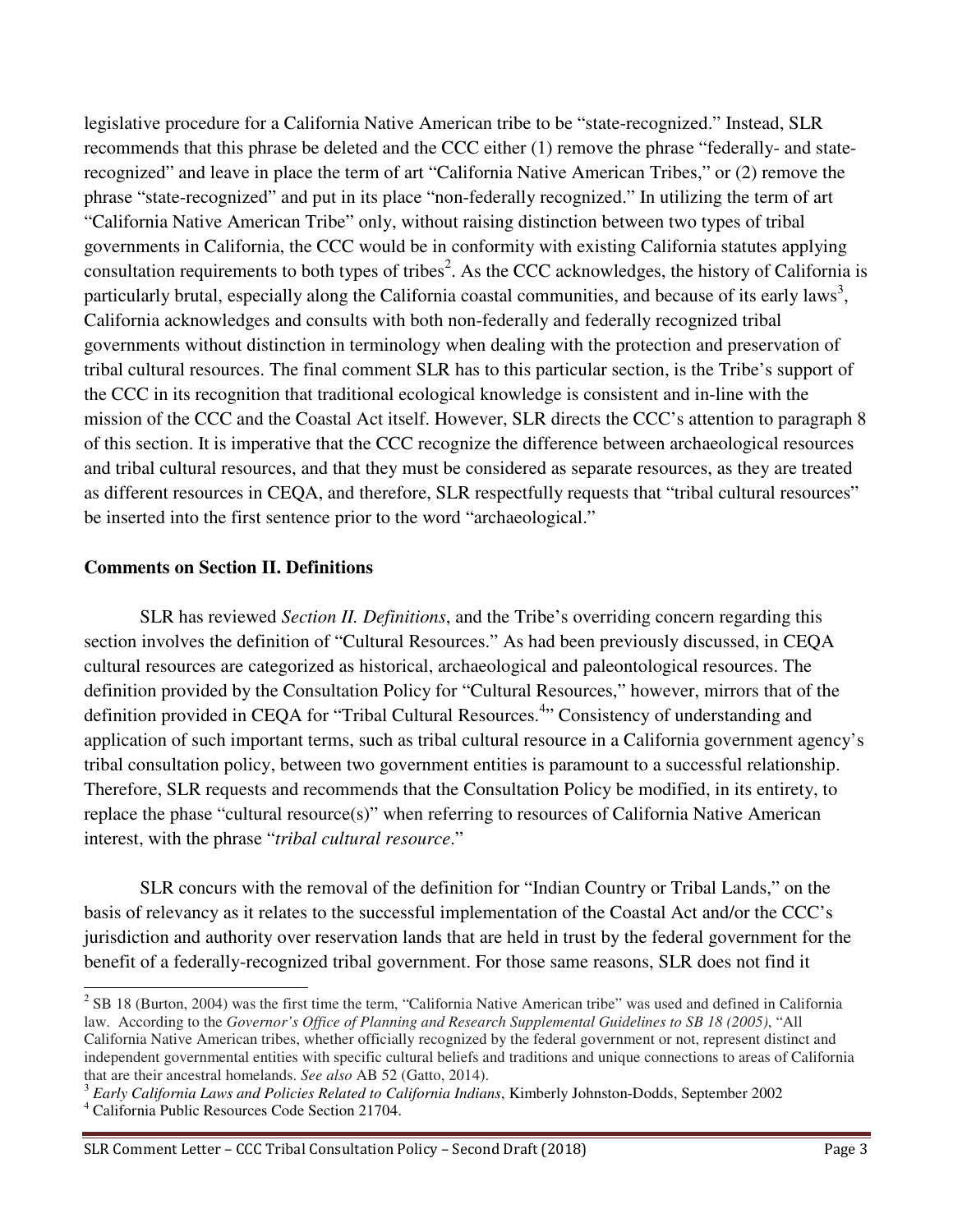relevant for the CCC to include a definition of "Federal Recognition" or "Tribal Sovereignty" if there is not a similar definition being provided for "Non-Federal Recognition" or "Cultural Sovereignty." In regards to the removing the definition for federal recognition, SLR opines that the main term of art, "California Native American Tribe" has been sufficiently defined, and therefore it is not relevant to include an additional definition of federal recognition. In regards to defining tribal sovereignty, the definition should not be inclusive of only federally recognized tribes, but in order to be relevant to the consultation requirements of Executive Order B-10-11 and AB 52, it should acknowledge that nonfederally recognized tribes have "cultural sovereignty<sup>5</sup>." Meaning that when it comes to the protection and preservation of tribal cultural resources and ancestral burials, non-federally recognized tribes should be treated as sovereigns of their cultural beliefs and their tribal cultural resources, just as SB 18 and AB 52 are applied. Therefore, when it comes to the protection and preservation of tribal cultural resources and ancestral burials and burial grounds, all of which may be located along the California coast, all California Native American tribes have sovereignty.

In regards to SLR's recommendations for language modifications to this section, SLR directs the CCC's attention to subsection  $5(a)(2)$ . In this particular portion of definition for (tribal) cultural resources, SLR recommends that wherever "lead agency" appears, that Commission and/or CCC be put in its place. This comment would also necessarily include the reference to "lead agency" within footnote 5 6 . In addition, subsection 9 also appears to need to be revised to state, "Traditional Cultural Property," and not Traditional Cultural Resource.

# **Comments on Section III. Guiding Principles**

-

The CCC's guiding principles clearly state the CCC's intention and desire to establish and maintain respectful, meaningful and effective relationships and means of communication with California Native American tribes. And although the CCC has provided eleven (11) guiding principles to which it intends to frame the implementation of the Consultation Policy, the Tribe respectfully recommends the adoption of one additional guiding principle. SLR requests that the CCC adopt the following additional guiding principle:

> *12. To treat the resource(s) with culturally appropriate dignity by taking into account the tribal cultural values and meaning of the resource to the consulting California Native American tribe<sup>7</sup> .*

No California Native American tribal government is exactly the same: how the government is structured, determination of citizenship or membership, or their traditional cultural values, for example. Each tribe has their own individual history, each have had different experiences on the treatment and

<sup>&</sup>lt;sup>5</sup> "California State Law provides the means for both federally-recognized and non-federally recognized tribes to protect their respective tribal cultural resources." Native American Heritage Commission, *Tribal Consultation Policy* (2015).

 $6 \text{ In footnote } 4 \text{ (page 4), a spelling error appears to be present with the word "interative."}$ 

<sup>&</sup>lt;sup>7</sup> For additional reference to this proposed language, please see Public Resources Code Section 21084.3(b)(2) and (b)(3).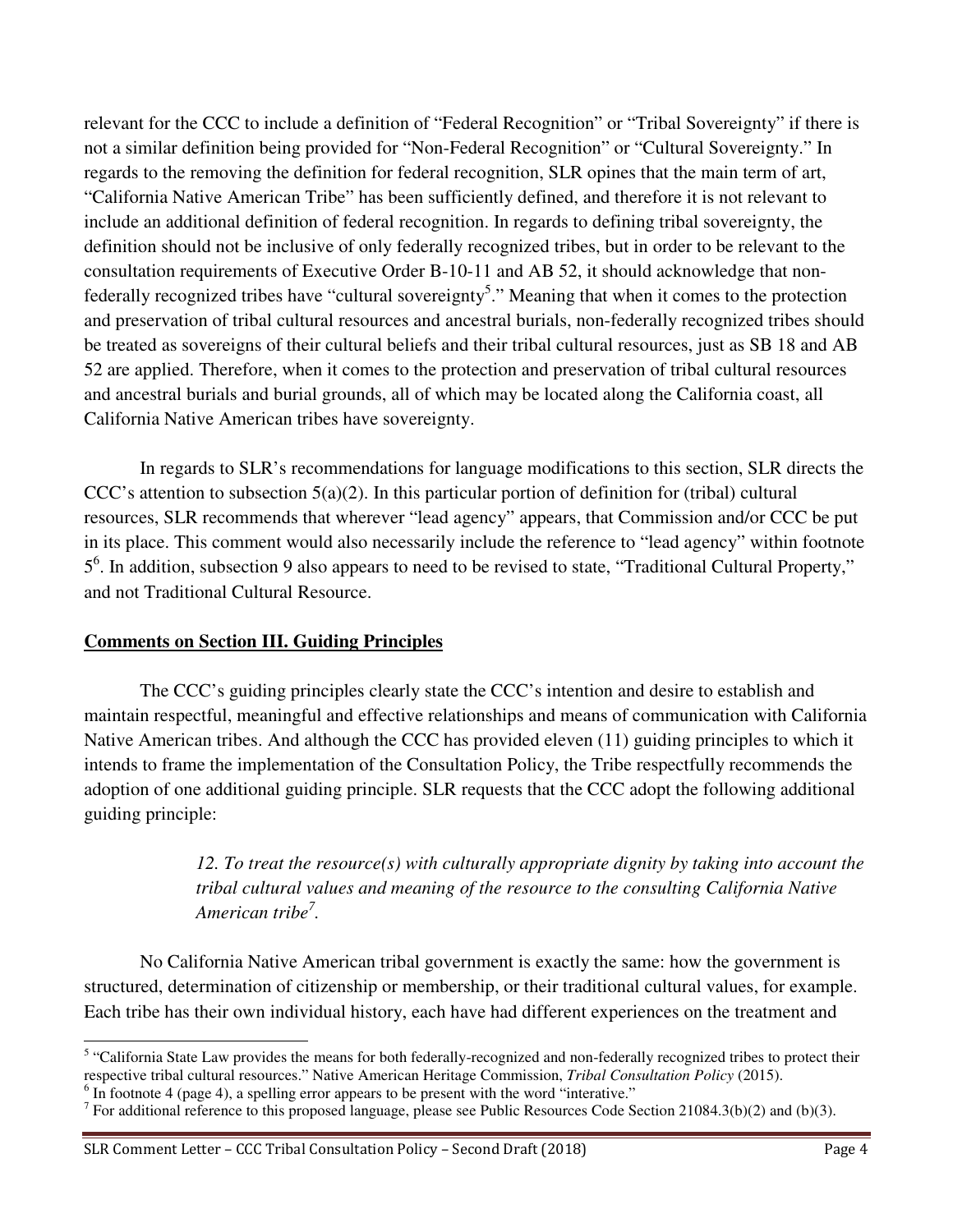development of their traditional lands, and each have their own desire to educate the public of their ancestors' occupation of the land prior to European, Mexican and American conquest. Therefore, the CCC should take into account the cultural values and meaning of the tribal cultural resource or traditional cultural property of the consulting California Native American tribe and treat those resources with culturally appropriate dignity.

# **Comments on Section V. Commission Staff Training**

This section dealt mainly with the Tribal Liaison's responsibilities in educating and training CCC staff for a successful implementation of the Consultation Policy. SLR commends the CCC in its foresight in providing for such an important element in its Consultation Policy. SLR also concurs with the CCC on including in the second draft of the Consultation Policy subsection 4 – educating staff about California history and its native population. SLR respectfully requests that subsection 4 be elevated to subsection 1 in prioritizing the efforts of the Tribal Liaison. In regards to subsection 1, SLR respectfully requests that it be modified to read:

# *2. Introduction to California tribal sovereignty, traditional tribal lands and territories.*

It is essential for those who will be interacting and/or consulting with California Native American tribal governments, on behalf of the CCC, to be cognizant of the intricacies surrounding California tribal sovereignty, and the fundamental foundations of where tribes once lived prior to colonialism and/or the genocide of California native people versus where tribal people and governments may live today. This type of introduction to the complexities of communicating with California Native American tribes for CCC staff would be invaluable and best assist the CCC in implementing a successful and effective tribal consultation policy.

In addition, SLR strongly recommends that in regards to current subsection 3 – *implementation of and compliance with this Consultation Policy* – that an additional subsection should be created that addresses how staff should collaborate with consulting California Native American tribes on developing Confidentiality Procedures and Protocols. It is vital, as the California legislature learned after enacting SB 18, that in order for California Native Americans and tribal governments to share sensitive information outside of their tribe and with another government entity, a commitment to keeping all information shared by the tribe must be subject to strict confidentiality. And although the CCC's intent to keep all communications shared during consultation confidential, as provided in Guiding Principle number 8, those specific statutes that were listed in the Consultation Policy have limited statutory protections and will not cover all potential information shared with the CCC, such as ceremonial, spiritual, and cultural practices and the meanings behind them to the tribe. In order to have a successful consultation policy, SLR and other California Native American tribes will need expressed assurances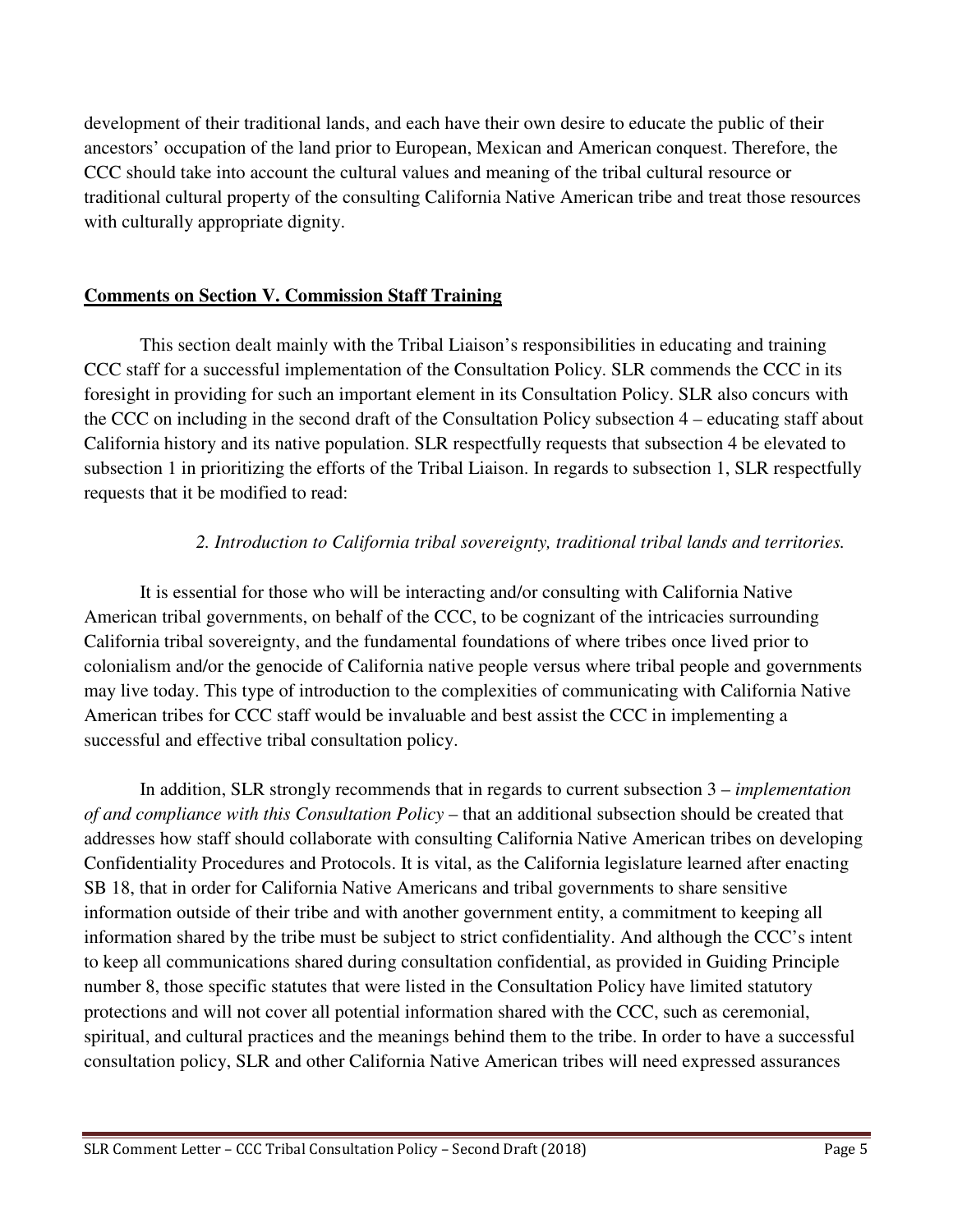that a Confidentiality Procedures and Protocol will be developed with tribal participation and consultation.

# **Comments on Section VI. Tribal Communication**

In *Section VI.- Tribal Communication* several subsections are presented: Purpose, Procedures, Tribal Contact List, Contacting Tribes for Commission Activities, Written Notice to Tribes and Changes to Proposed Actions. The Tribe supports the CCC in its expressed purpose of this section. However, SLR respectfully requests that an additional mechanism for successful and effective communication be included: a commitment to maintain confidential information shared through tribal consultation. Establishing a confidential means of communication and maintaining the confidentiality of information shared by the tribal government is key to a successful consultation policy in SLR's experience. Therefore, SLR respectfully requests that a commitment to maintain confidential information shared through tribal consultation be included as an additional mechanism and be incorporated into subsection 1 – *Purpose*.

In subsection 4 – *Contacting Tribes for Commission Activities* – SLR requests that the CCC provide clarification on how it would like California Native American tribes to notice the CCC that they would like to be consulted on CCC activities within their tribe's traditional territories<sup>8</sup>. For instance, is the CCC proposing to contact the tribal governments, like cities and counties are required to under SB 18, or is the CCC proposing that the tribal governments provide one (1) "one-time" notice to the CCC stating that they would like to consult with the CCC on all CCC activities within their traditional territory, similar to what tribal governments are required to do under AB 52? This subsection and the following section, Section VII, unfortunately do not present a clear expectation by the CCC on how the tribes will be able to consult with the CCC tribal liaison and/or staff within the time limitations for each of the potential CCC permit and/or review activities. SLR recommends that the CCC adopt a similar notice policy as provided for in AB 52, specifically that the tribe provide the CCC with a one-time notice, informs the CCC on whom to contact and how, the CCC provides notices and/or requests to consult to on the particular CCC activity with the appropriate response time-allotment (depending on the particular CCC activity) and detail of activity, and if the tribal government responses in accordance with the terms of the notice (depending on the particular type of CCC activity), then the consultation shall occur. It is the belief of SLR that this recommendation appears to reconcile the intents and processes outlined in subsection 4 most effectively.

<sup>-</sup><sup>8</sup> SLR acknowledges that Executive Order B-10-11 does not prescribe the mechanism of how to best "notice" tribes on consulting with tribal governments. In practice, however, most agencies under the Executive Branch have provided written notice to California Native American tribes of policies and/or projects and providing such notices to all necessary tribes via the NAHC Contact List. The expressed response times vary by agency and type of project to be consulted on, in SLR's experience.

SLR Comment Letter – CCC Tribal Consultation Policy – Second Draft (2018) Page 6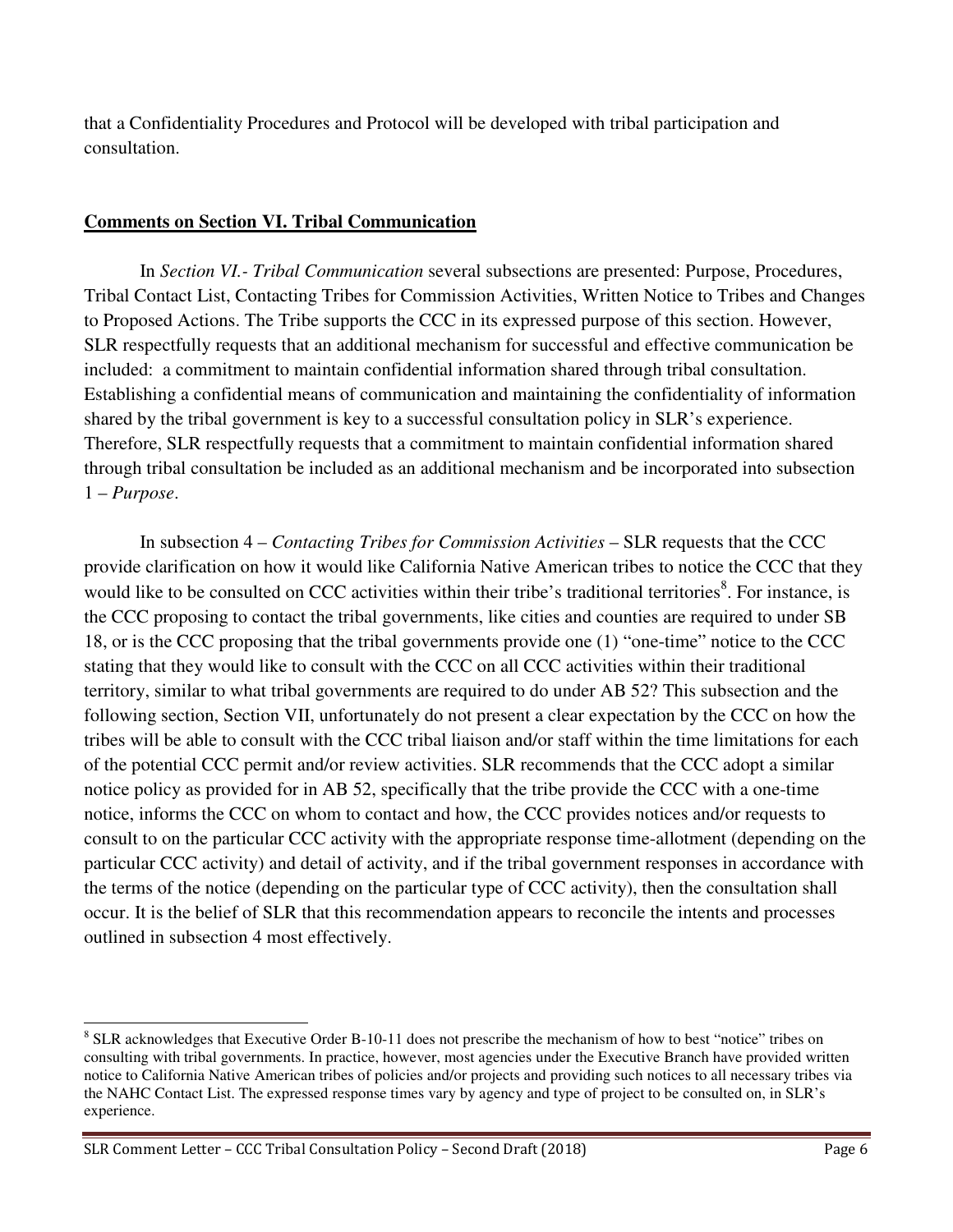In regards to SLR's recommendations for language modifications to this section, SLR directs the CCC's attention to subsection  $4(a)(1)$  and footnote 8 on page 9. As a point of clarification, SB 18 applies to not only general plans, but also specific plans and amendments thereto to both. Moreover, SB 18 consultations, like AB 52 consultations, are confidential communications between the city, county, lead agency and the consulting California Native American tribe. The tribe is the holder of the confidential information and any information shared during those consultations cannot and should not be shared with any other federal, state, or local agency without the express permission of the consulting tribe. Therefore, SLR concurs that the CCC should ascertain whether tribal consultation was conducted during an SB 18 or AB 52 review of the project; however, the Tribe must also stress that (1) under no circumstances should the CCC be requesting another agency to share confidential information provided to it by a California Native American tribe without the expressed permission of the tribal government, and (2) that the CCC not assume that if a tribal government did not consult under SB 18 or AB 52, that it does not wish to consult with the CCC regarding the proposed activity.

In subsection 5 – *Written Notice to Tribes* – the CCC provides how consultation notices will be given to the California Native American tribes. In subsection 5(e), the Consultation Policy states that the written notice will, among other things, "[o]ffer to consult with the Tribe regarding the proposed Action, its anticipated impacts on Tribal Interests, and potential ways to minimize or mitigate these impacts, before the Commission takes an Action." SLR supports this subsection of the Consultation Policy, but respectfully recommends that additional language be incorporated into the statement acknowledging the CCC's commitment considering the tribal cultural values and meaning of the resource of the consulting California Native American tribe, as recommended in SLR's comments to *Section III – Guiding Principles*. Therefore, SLR respectfully requests that the following language replace the current language of subsection 5(e):

> *Offer to consult with the Tribe regarding the proposed Action, its anticipated impacts on Tribal Interests, and potential ways to minimize or mitigate these impacts while taking into account the tribal cultural values and meaning of the resource to the consulting California Native American tribe, before the Commission takes an Action.*

And lastly, in regards to subsection 6 – *Changes to Proposed Activities* – SLR acknowledges the reasonableness in the CCC's desire to only contact the tribe if there are substantially changed circumstances; however, it is not reasonable to use non-binding language in requiring notice to be given. SLR therefore requests that the word "should" – which is found in both sentences of this subsection – be changed to the word "shall." Otherwise, the Consultation Policy may become the cause of a trust violation between the California Native American tribe and the CCC, a result neither governmental entity desires.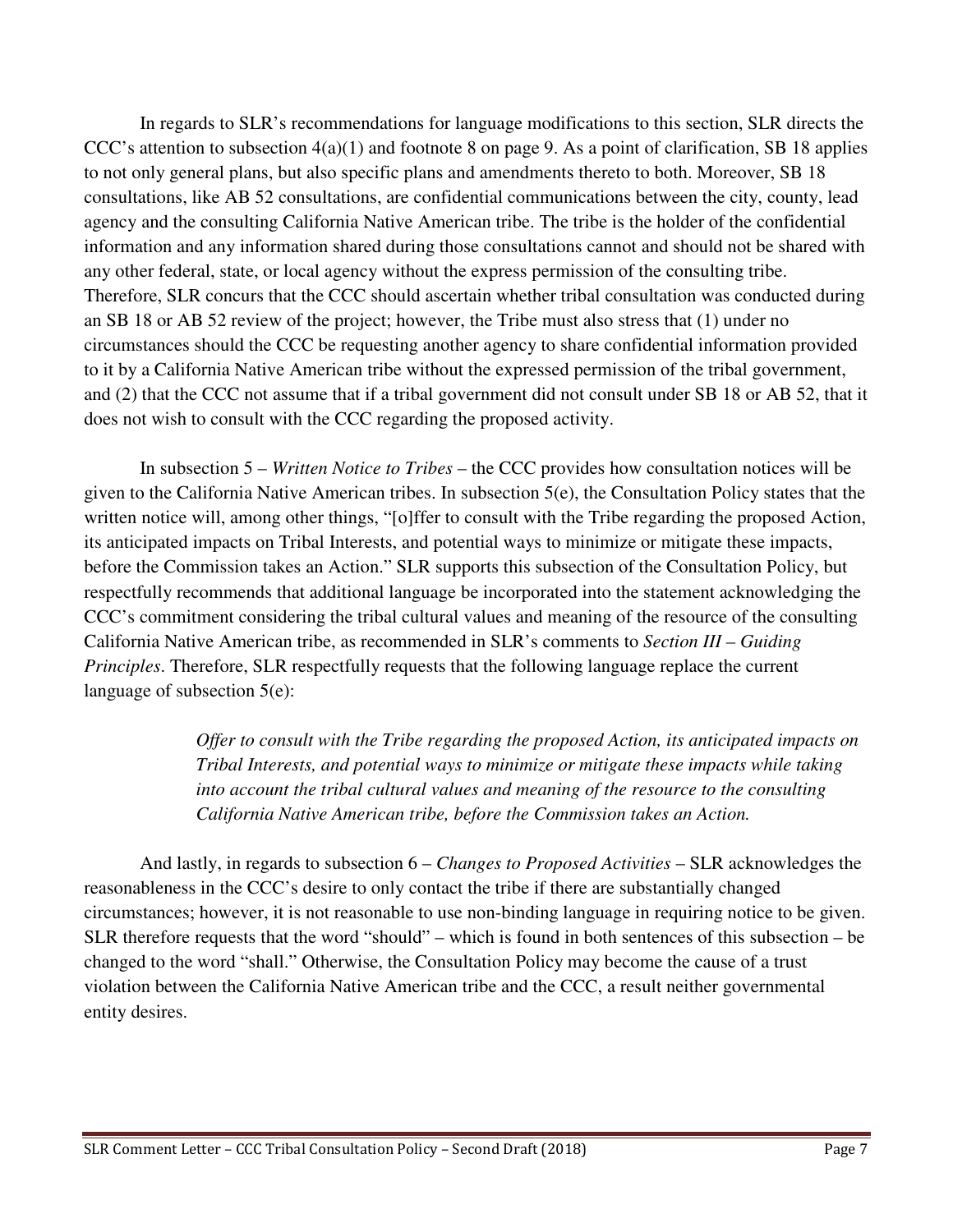# **Comments on Section VII. Tribal Consultation**

Similar to the last section, *Section VII – Tribal Consultation* – is presented in several subsections: Initiation of Consultation; Preparing for a Consultation; Time, Place, and Manner of Consultation; Commission Staff Representation at Consultations; Substance of Consultations; Informal Staff-to-Staff Meetings; Joint Consultation; Limitations of the Consultation Policy and Reporting and Record-keeping. SLR concurs with a majority of this subsection and respects the CCC's clear directive on how it would like for tribal consultations to be initiated and completed. SLR's overriding concern with this subsection of the Consultation Policy is the same overriding concern we expressed in *Section VI – Tribal Communication*. Namely, what does the CCC envision to occur for its consultation notice system to be successful? Will the tribal governments need to provide the CCC with a one-time request to be noticed and consulted about CCC activities, similar to AB 52, or will the CCC be providing the tribal governments on the NAHC Contact List with a notice and request to consult similar to that required in SB 18? This is a fundamental question that must be answered with as much clarity as possible. The expectation must be expressed without ambiguity and presented with clear and specific language. Once this question is answered, in the manner described above, then the subsections of this Section and of Section VI should be reviewed and modified, if necessary, to provide consistency in intent and application and void of any potential conflicts or inconsistencies.

In regards to subsection 9 – *Reporting and Record-keeping*, SLR's concerns lay in the CCC's ability to keep not only confidential records to the satisfaction of the California Native American tribes it consults with, but also accurate records of consultation. To resolve these concerns, SLR recommends that in addition to the CCC staff keeping records of all tribal consultations, it also provide those records to the tribes for concurrence in the accuracy of the meeting notes and to allow for modification of the notes if deemed necessary and appropriate by the tribe. In addition, SLR requests that an additional phrase be added to the end of subsection 9(a) expressly stating that "Commission staff shall keep records of all consultations with Tribes *and those records shall be kept confidential.*"

# **Comments on Section VIII. Dispute Resolution Process**

Given the CCC's limitations under the Brown Act, SLR understands why the CCC would prefer the protocol for dispute resolution under subsection 3. Subsection 3 states that if the consulting tribe does not believe that CCC staff (first the district or unit staff, then the Tribal Liaison, and finally the Executive Director) has satisfactorily considered their concerns during consultation, then the tribe can take their concerns directly the Commission itself during a public hearing. SLR does not find this to be a reasonable solution for all circumstances. If the tribe's concerns are merely procedural, then yes, it may be a reasonable end-solution for dispute resolution. If, however, it is dealing with a tribe's cultural values and/or oral history to a particular location and the staff's unwillingness to apply culturally appropriate mitigation measures, the CCC would be requiring the tribe's to share confidential information to the Commission in a public forum. Such requirement appears to be in direct contradiction